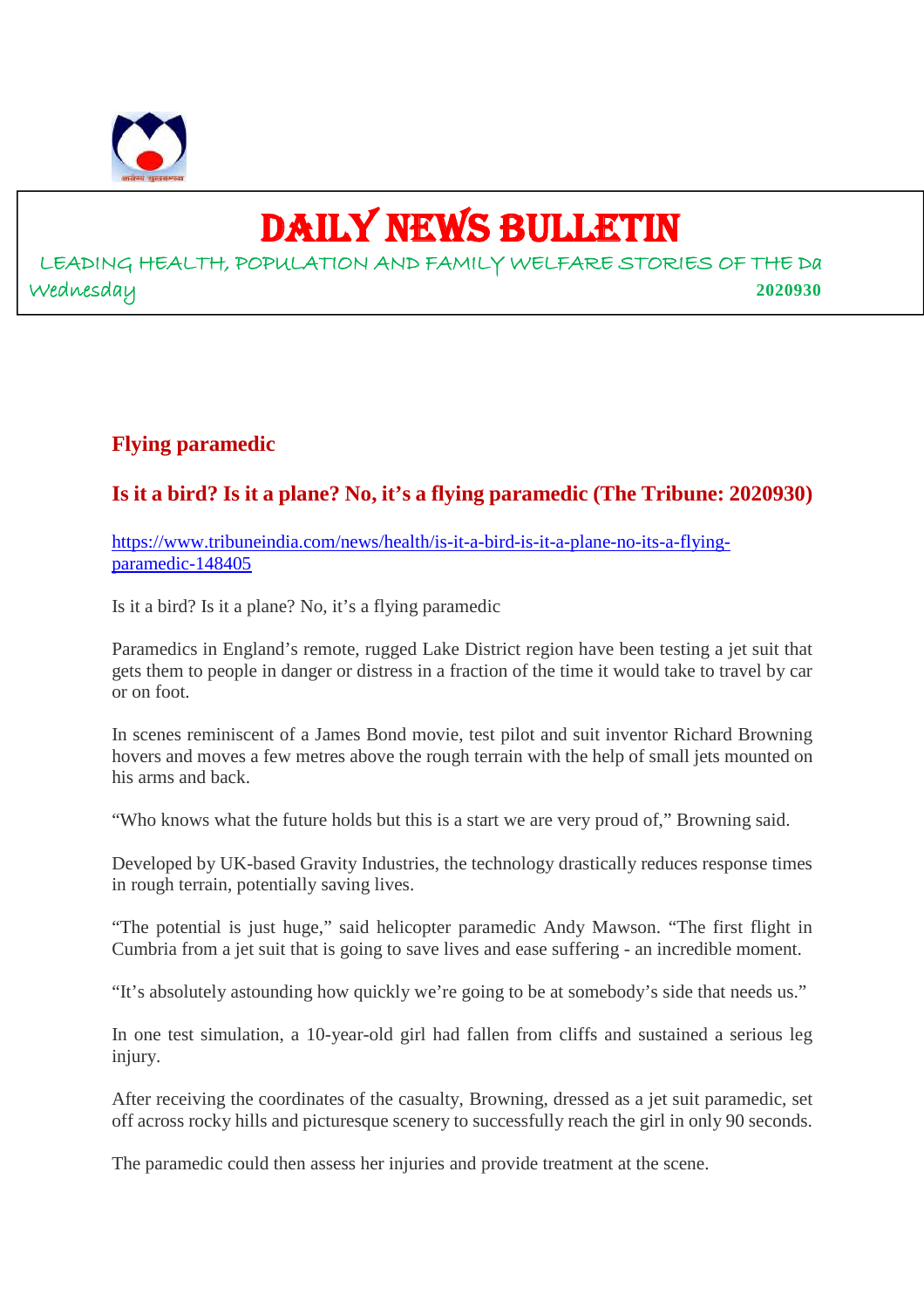It would have taken 25 minutes for responders on foot to navigate the same terrain, the company said.

The suit has a record speed of 32 miles per hour (51 kph) and a maximum altitude of 12,000 feet (3,658 metres).

The Lake District in northern England is an area popular with novice hikers, despite its harsh terrain and fast-changing weather systems.

According to the Lake District Search and Mountain Rescue Association, the number of incidents requiring emergency responses in 2019 was 584. Reuters

#### **Prostate cancer**

#### **IIT researchers discover new molecule as targeted therapy to treat prostate cancer (The Tribune: 2020930)**

https://www.tribuneindia.com/news/health/iit-researchers-discover-new-molecule-astargeted-therapy-to-treat-prostate-cancer-148384

The research has also been published in international journal 'Cell Press, iScience'

IIT researchers discover new molecule as targeted therapy to treat prostate cancer Photo for representation

Researchers at the Indian Institute of Technology (IIT), Gandhinagar, claim to have discovered a new molecule which can be used as a targeted therapy for prostate cancer.

The research, in collaboration with scientists at Louisiana State University Health Center, US, and the University of Manchester, has also been published in international journal "Cell Press, iScience".

According to Sivapriya Kirubakaran, Professor at IIT Gandhinagar, who led the research, about 5.56 lakh Indians die of cancer every year, and the increasing resistance to anti-cancer drugs is also of grave concern.

"Prostate cancer, the second most commonly occurring cancer in men worldwide needs a hormone called 'androgen' to grow. The standard treatment method is hormonal therapy or androgen-deprivation therapy (ADT) which provides respite from disease progression. However, it could fail when cancer spreads to other parts of the body leading to a terminal phase of the disease," Kirubakaran told PTI.

"We have discovered a new molecule called J54 which has shown great potency not only in cells but also in animals (mice model) to completely reduce tumour (prostate cancer) in 50 days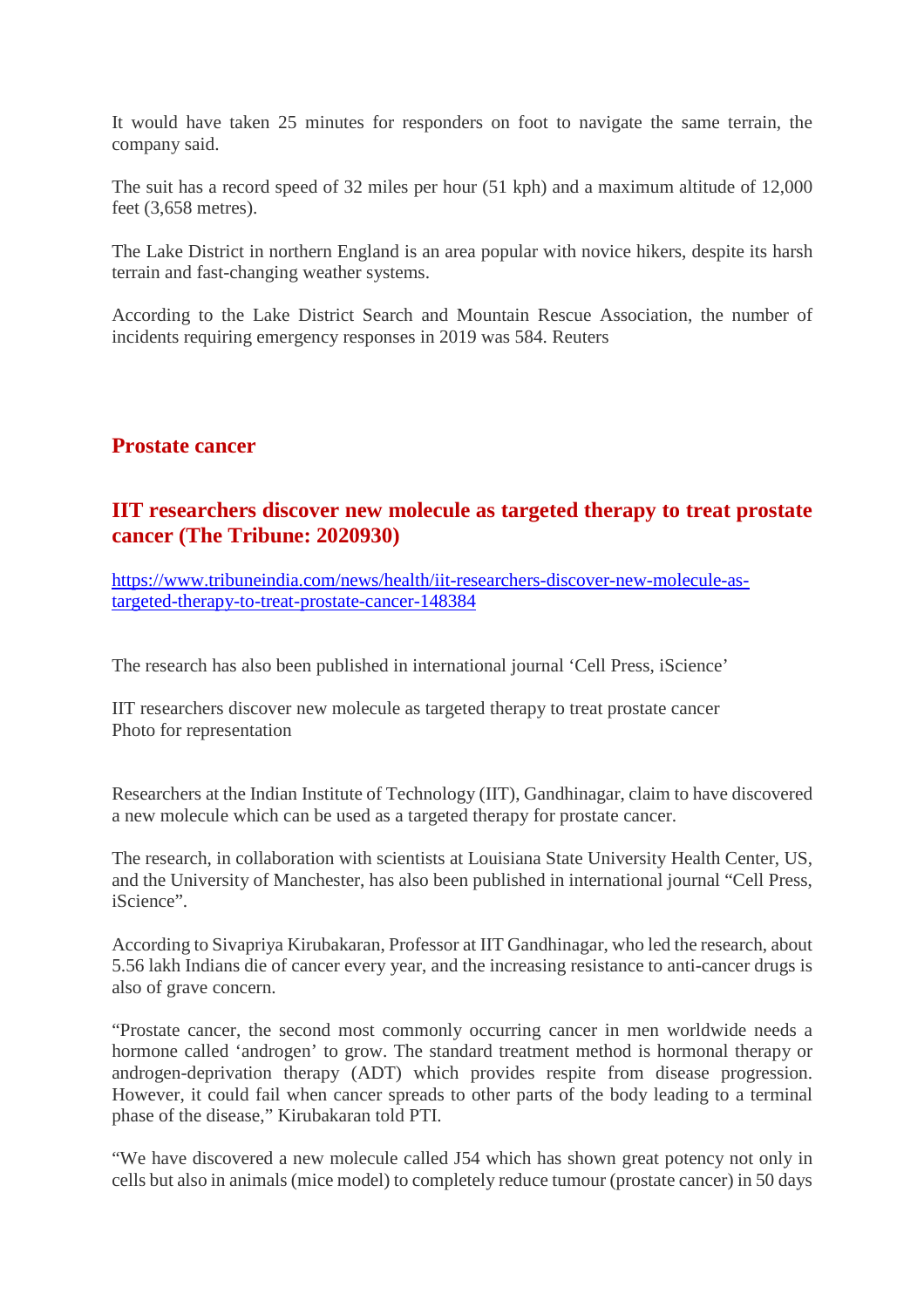(in male mice). The median time for prostate cancer to shrink in human male patients is about 18 months, some quicker, some slower, depending on the size of tumour detected," she added.

Sivapriya further explained that this molecule was the first selective inhibitor of the protein that causes cancer initiation and growth, mainly in the prostate.

"Since J54 combination therapy is targeted to a specific protein, it is expected to be more effective and personalised for the treatment of a particular patient. It has not shown any side effects or toxicity effects in normal cells and animals. The new molecule completely reduces prostate cancer in mice model. Also, the amount of drug used is considerably reduced when compared to known therapy. The efficacy and potency shown by J54 molecule create hope for a faster therapy of prostate cancer. The scientists are confident that the findings pave the way for a new targeted therapy for prostate cancer with fewer side effects, if proved successful in clinical and human trials," she added. PTI

#### **Nine in ten recovered COVID-19 patients experience side-effects**

#### **Nine in ten recovered COVID-19 patients experience side-effects (The Tribune: 2020930)**

https://www.tribuneindia.com/news/health/nine-in-ten-recovered-covid-19-patientsexperience-side-effects-148371

Nine in 10 coronavirus patients reported experiencing side-effects such as fatigue, psychological after-effects and loss of smell and taste after they recovered from the disease, according to a preliminary study by South Korea.

The research comes as the global death toll from COVID-19 passed 1 million on Tuesday, a grim milestone in a pandemic that has devastated the global economy, overloaded health systems and changed the way people live.

In an online survey of 965 recovered COVID-19 patients, 879 people or 91.1% responded they were suffering at least one side-effect from the disease, the Korea Disease Control and Prevention Agency (KDCA) official Kwon Jun-wook told a briefing.

Fatigue was the most common side-effect with 26.2% reading, followed by difficulty in concentration which had 24.6%, Kwon said.

Other after-effects included psychological or mental side-effects and loss of taste or smell.

Kim Shin-woo, professor of internal medicine at Kyungpook National University School of Medicine in Daegu, sought comments from 5,762 recovered patients in South Korea and 16.7% of them participated in the survey, said Kwon.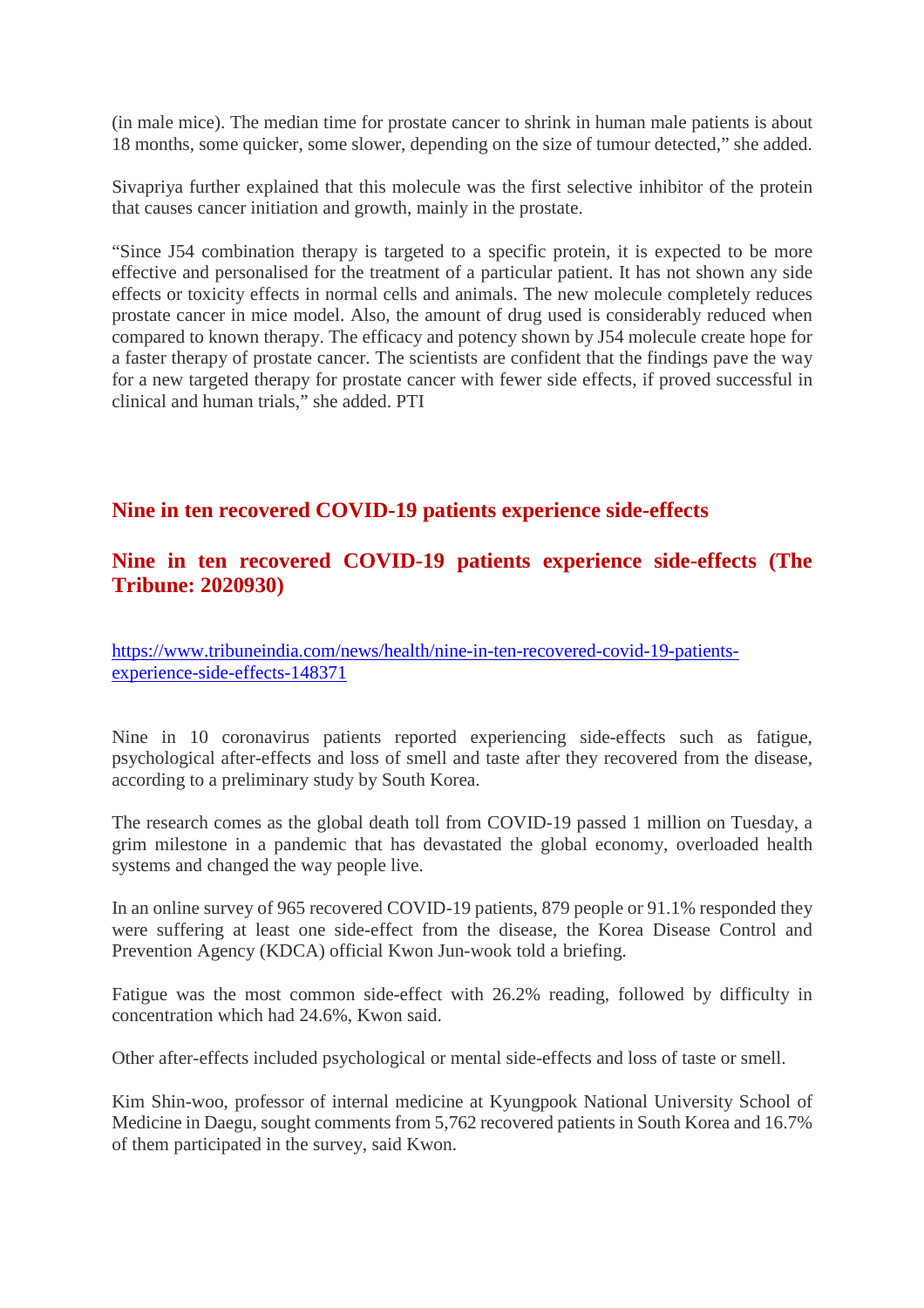While the research was done online for now, lead researcher Kim will soon publish the study with detailed analysis, he said.

South Korea is also conducting a separate study with some 16 medical organisations on potential complications of the disease through a detailed analysis involving CT scans on recovered patients next year, Kwon told the briefing.

The country reported 38 new infections by midnight on Monday, for a fifth day of double-digit increases, taking the national tally to 23,699 cases, with 407 deaths.

#### **Anti-bacterial cells of immune system**

#### **Strong activation of anti-bacterial cells of immune system linked to severe COVID-19: Study In the current study, published in the journal Science Immunology, the scientists assessed the role played by MAIT cells in COVID-19 disease**

https://www.tribuneindia.com/news/health/strong-activation-of-anti-bacterial-cells-ofimmune-system-linked-to-severe-covid-19-study-148354

Strong activation of anti-bacterial cells of immune system linked to severe COVID-19: Study Photo for representation

A type of the immune system's T cells known to fight against bacterial infections is strongly activated in people with moderate to severe COVID-19, according to a study which provides a better understanding of how the body responds to the novel coronavirus infection.

Researchers, including those from the Karolinska Institutet in Sweden, noted that this component of the immune system called MAIT cells make up about one to five per cent of T cells in the blood of healthy people, and are primarily important for controlling bacteria but can also be recruited to fight some viral infections.

They explained that T cells are a type of white blood cells that are specialised in recognising infected cells and are an essential part of the immune system.

In the current study, published in the journal Science Immunology, the scientists assessed the role played by MAIT cells in COVID-19 disease.

They examined the presence and character of MAIT cells in blood samples from 24 patients admitted to Karolinska University Hospital with moderate to severe COVID-19 disease and compared these with blood samples from 14 healthy controls and 45 individuals who had recovered from COVID-19.

Four of the patients died in the hospital, the study noted.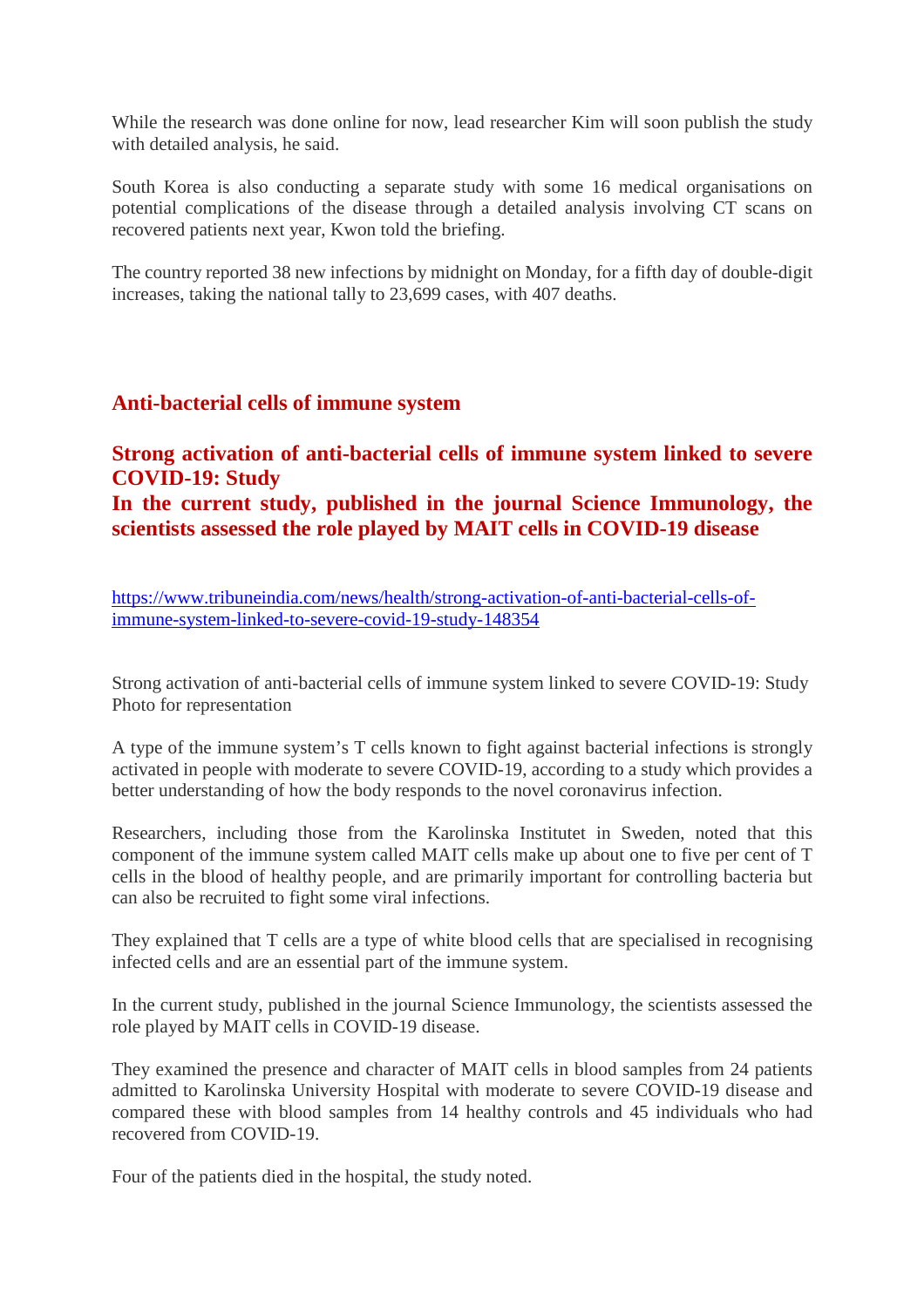To find potential treatments against COVID-19, it is important to understand in detail how our immune system reacts, and in some cases, perhaps contribute to worsening the disease," said Johan Sandberg, a co-author of the study at Karolinska Institutet.

According to the study, the number of MAIT cells in the blood decline sharply in patients with moderate or severe COVID-19, and the remaining cells in circulation are highly activated.

Based on these results, the scientists suggested that the MAIT cells were engaged in the immune response against the novel coronavirus SARS-CoV-2. This pattern of reduced number and activation in the blood was stronger for MAIT cells than for other T cells, they said.

The study also noted that pro-inflammatory MAIT cells accumulated in the airways of COVID-19 patients to a larger degree than in healthy people.

"Taken together, these analyses indicate that the reduced number of MAIT cells in the blood of COVID-19 patients is at least partly due increased accumulation in the airways," Sandberg said.

The scientists added that the number of MAIT cells in the blood of convalescent COVID-19 patients recovered at least partially in the weeks after disease, which can be important for managing bacterial infections in individuals who have had COVID-19.

They said the MAIT cells tended to be extremely activated in the patients who died.

"The findings of our study show that the MAIT cells are highly engaged in the immunological response against COVID-19," Sandberg said.

The scientists believe the characteristics of MAIT cells make them engaged early on in both the systemic immune response and in the local immune response in the airways to which they are recruited from the blood by inflammatory signals.

"There, they are likely to contribute to the fast, innate immune response against the virus. In some people with COVID-19, the activation of MAIT cells becomes excessive and this correlates with severe disease," Sandberg added. PTI

#### **Saliva tests**

#### **Saliva tests could quickly detect asymptomatic COVID-19 cases (The Tribune: 2020930)**

https://www.tribuneindia.com/news/health/saliva-tests-could-quickly-detect-asymptomaticcovid-19-cases-148350

Saliva tests could quickly detect asymptomatic COVID-19 cases Photo for representation only.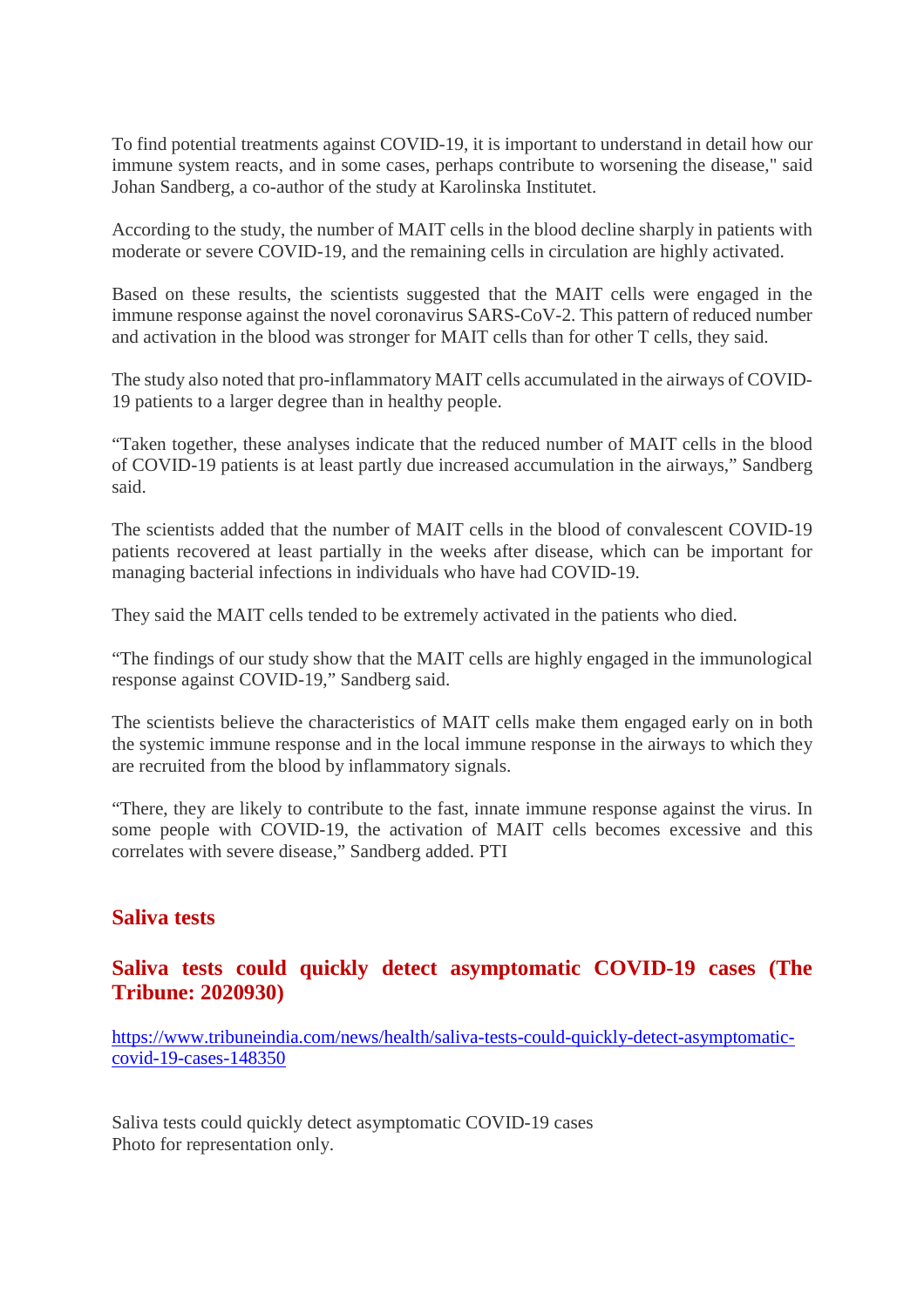Testing self-collected saliva samples could offer an easy, quick and effective mass testing approach for detecting asymptomatic COVID-19 cases, according to a study.

The research, published in the journal Clinical Infectious Diseases, tested and compared the nasopharyngeal swabs and saliva samples of almost 2,000 people in Japan who did not have COVID-19 symptoms.

"Rapid detection of asymptomatic infected individuals will be critical for preventing COVID-19 outbreaks within communities and hospitals," said Takanori Teshima from Hokkaido University in Japan.

Two different virus amplification tests were performed on most of the samples: the widely available PCR test, and the less commonly used but faster and more portable RT-LAMP test.

The number of positive and negative results in all samples was very similar, with the nasopharyngeal swabs and saliva samples able to detect those with the infection in 77-93 per cent and 83-97 per cent of subjects, respectively.

Both the tests were also able to identify those without the infection in greater than 99.9 per cent of subjects, the researchers said.

The virus loads detected in nasopharyngeal swab and saliva were equivalent and highly correlated, they said.

"PCR sensitivity is much higher than previously thought 70 per cent that came from initial data of symptomatic patients," Teshima said.

While finding both nasopharyngeal and saliva samples have high sensitivity and specificity to the SARS-CoV-2, Teshima said "saliva testing has significant logistic advantages over the commonly used nasopharyngeal swab testing."

"Self-collection of saliva is painless for examinees, and more importantly, it eliminates the close contact with the examiners, reducing the risk of viral exposure," said Teshima.

"We also found that it is unlikely that the sensitivity of RT-LAMP is significantly less than that of the PCR test, suggesting that it might be a useful alternative for diagnosing COVID-19 infection, especially where diagnosis is required at the point of sample collection, like in sports venues or at airports," Teshima said.

Researchers point to a limitation of the study that they did not follow up with clinical outcomes.

They suggest that the results give good indication that mass screening using self-collected saliva and rapid RT-LAMP testing could provide easy, non-invasive, quick and relatively accurate results, with minimal risk of viral transmission to healthcare workers. PTI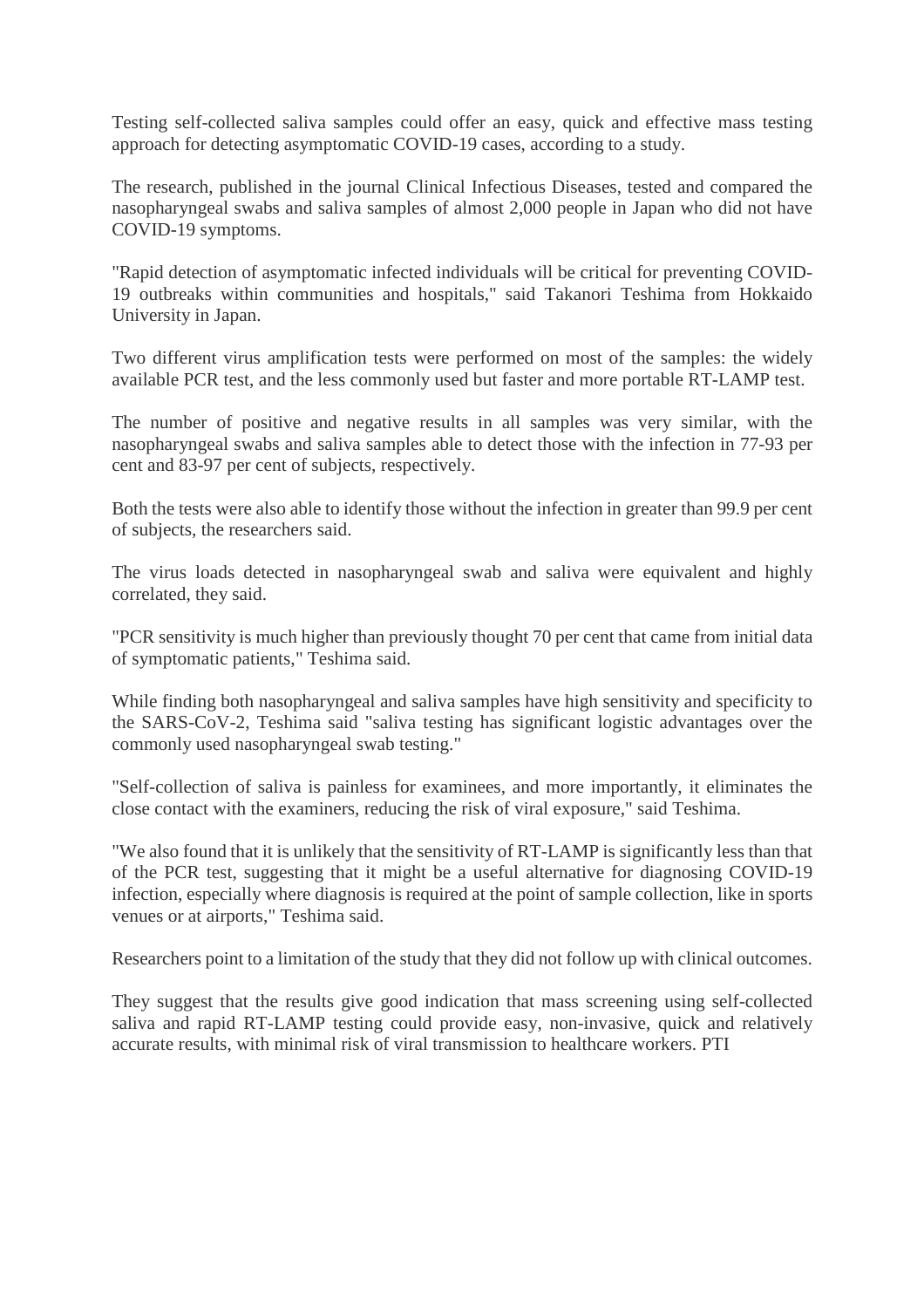#### **Sars-Cov-2**

#### **India's 2nd nationwide sero survey shows 6.6% prevalence, says ICMR (Hindustan Times: 2020930)**

https://epaper.hindustantimes.com/Home/ArticleView

One in every 15 individuals, or 6.6% of people, aged 10 years and above surveyed under Indian Council Medical Research's (ICMR) second national sero survey were exposed to Sars-Cov-2 – the virus that causes the coronavirus disease – showing that a vast majority of the population is still susceptible to Covid-19. Of the 29,082 people surveyed between August 17 and September 22, 6.6% of all people and 7.1% of adults had developed antibodies against the virus, ICMR director general Balram Bhargava said while presenting the findings of the repo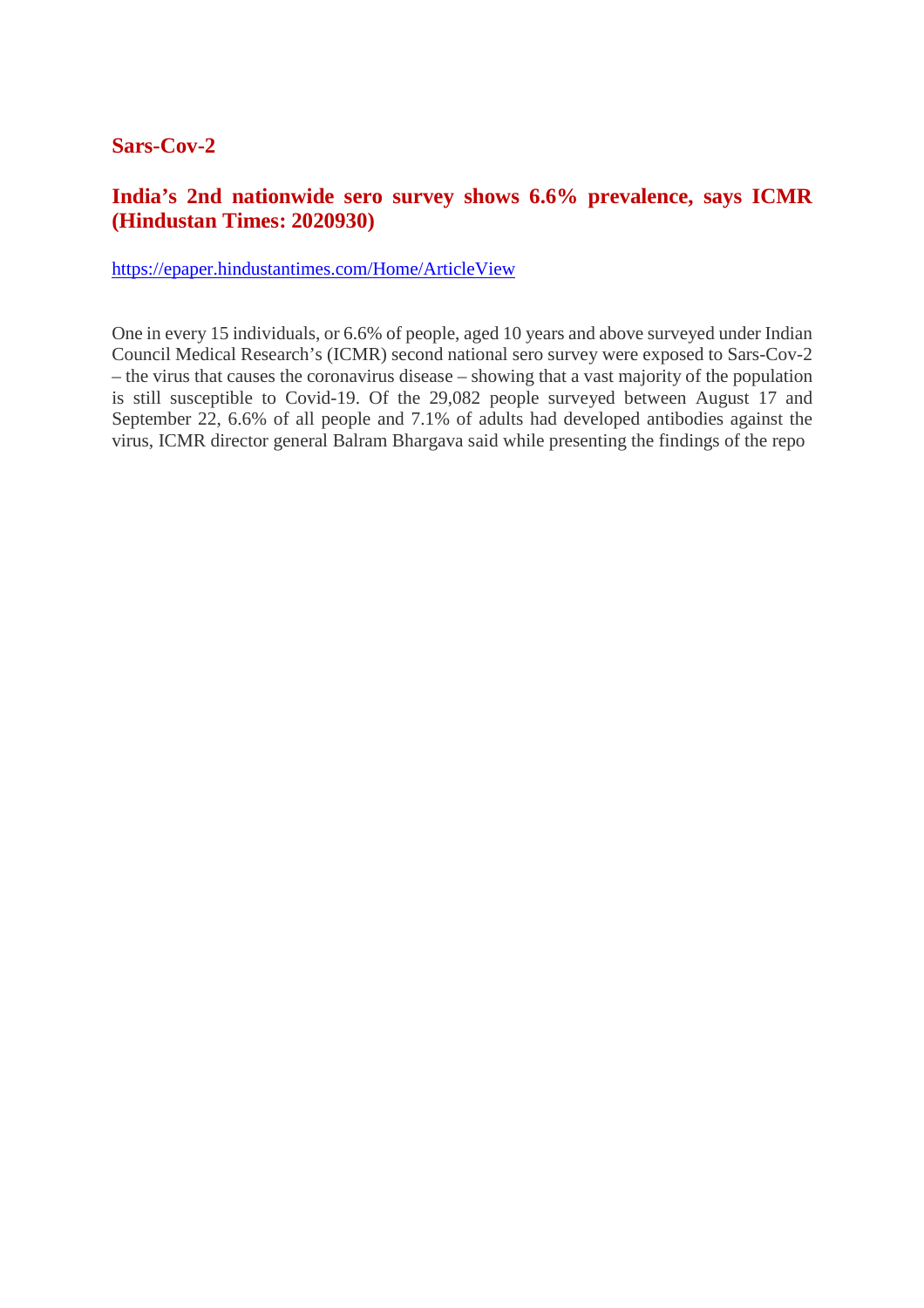individuals above the age of 10 years are exposed to Sars-CoV-2

If extrapolated, this would mean people across India have been exposed to Covid-19

## **MASSIVE PROPORTION REMAINS VULNERABLE**

6.6% people above the age of 10 years showed past exposure, which means that 93.4% of India's populace remains vulnerable to Covid-19

"Since a large portion of the population remains susceptible to the virus, prevention fatique is to be avoided and 5T strategy (Test, Track, Trace, Treat and Technology) must continue to be Balram Bhargava, director general, ICMR adhered to.

## Where seroprevalence is higher

The survey found that people living in urban slums showed the highest exposure to the virus, while those living in rural areas showed the lowest. The data showed that those living in urban slums (15.6% seroprevalence) had twice the exposure of those in non-slum areas (8.2% seroprevalence) and four times that of those in rural areas (4.4%)



Likely exposed

#### No variance in age and gender: The prevalence did not differ significantly by age group or gender, officials said

"This doesn't tell us about the current situation and that's the reason why it may not be really beneficial at making policy-level decisions. However, for academic purposes, if anyone wants to study the pandemic trajectory in India some time later, it will be of help."

- Dr Jugal Kishore, head, community medicine, Safdarjung Hospital

'It goes on to show that a large percentage of population is still susceptible to contracting the infection which is why it becomes really important to follow Covid-19 appropriate behaviour like wearing masks, maintaining social distancing, and observing hand hygiene.

-Dr VK Paul, member (health), Niti Aayog

Cities surveyed Seroprevalence

Sample size

Study period

## How it was conducted, and who it covered

All other parameters of the two surveys were the same except for the age bracket- in the first phase, the population selected was 18 years and older, and in the second phase samples were taken from those who were 10 years and older. For the purpose of the survey, blood samples were collected from 29,082 individuals across the country. The survey was conducted in the same 700 villages including wards (in urban areas) from 70 districts from 21 states covered in the first survey. The second survey was conducted between August 17 and September 22.



## What local sero surveys have found

Several state governments have carried out independent sero surveys which have shown a large variance in findings. Delhi had shown 23.5% and 29.1% prevalance of infection during the first and second rounds of surveys. The initial findings of the third round of sero survey in Delhi showed that roughly 33% people have been exposed.

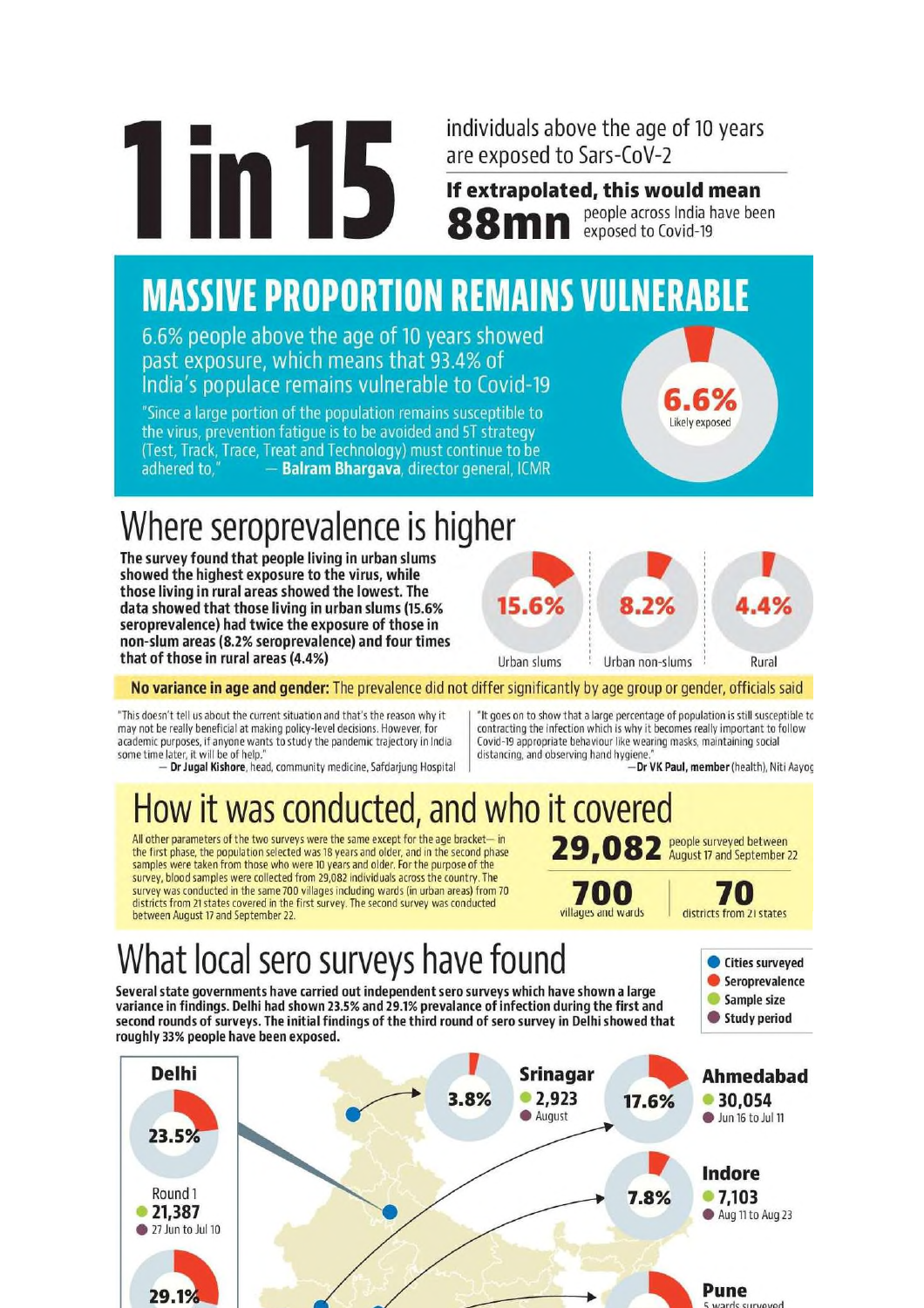#### **Covid-19: What you need to know today (Hindustan Times: 2020930)**

**https://epaper.hindustantimes.com/Home/ArticleView**



#### **R Sukumar**

Less than 10 months after it emerged in Wuhan, China, the Sars-CoV-2 virus has claimed a million lives (1.002 million as this column is being written on Tuesday, according to Johns Hopkins Coronavirus Resource Center), although a report in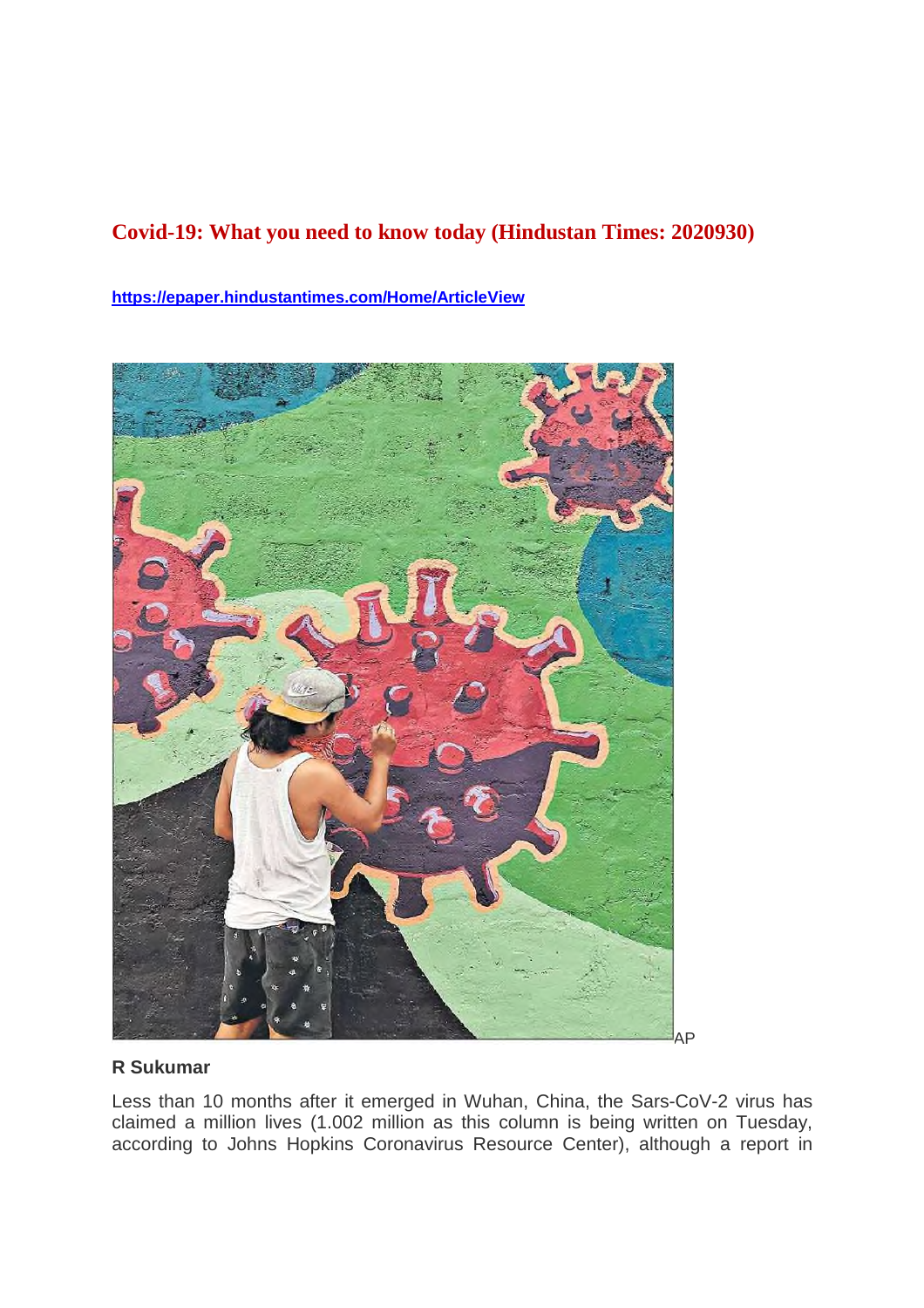Bloomberg, citing Alan Lopez from the University of Melbourne's global burden of disease group, said the actual toll could be around 1.8 million.

That's probably a directionally accurate assessment, although the number itself may, according to this writer, be exaggerated. Dr Michael Ryan of the World Health Organization said in Geneva on Monday that the "current numbers" are "likely an underestimate". No country has recorded all coronavirus disease (Covid-19) deaths accurately as investigations by *The New York Times* and *The Financial Times* (and this was back in April) pointed out. Neither of those investigations covered India, but it is very likely that India's record-keeping of deaths, patchy at the best of times, suffered even more during Covid-19. The HT newsroom has reported several instances where tests weren't carried out on the dead to check whether they died on account of Covid-19. And almost every Indian state has that Kafkaesque construct, the death audit committee, which decides whether a person died of Covid-19 or because of some comorbidity.

Based on data from antibody tests and assuming (on the basis of this data), an infection fatality rate of 0.1%, Dispatch 158 on September 15 (bit.ly/33aCg41) calculated that the number of dead in India was between 110,000 and 131,500 around mid-September. India had around 80,000 deaths at the time, so this was a difference of 37.5% to 62%. The logic behind assuming an infection fatality rate of 0.1% was explained in Dispatch 152 on September 8 (bit.ly/2GcSdhx).

In terms of annual deaths from infectious diseases – there really is no point in comparing Covid-19 with others unless you are looking for a headline – the coronavirus is already ahead of everything else. And unlike deaths caused by many so-called lifestyle diseases, the ones caused by Covid-19 were sudden. India itself could cross the 100,000 mark in a few days (it ended Monday with 96,354 deaths), joining the US (over 200,000 deaths) and Brazil (around 140,000 deaths) as the only countries to have seen deaths in six digits. As of this writing, India accounts for 6.14 million of the 33.38 million cases of coronavirus disease the world has seen, or 18.41% of total cases, according to Johns Hopkins. It accounts for just around half that proportion of deaths – 96,318 out of a total of 1.02 million, or 9.6%. India's case fatality rate has always been much lower than that of many other countries. For instance, on the basis of the numbers cited above, it works out to 1.56%, around half the global CFR of 3%, and also much lower than the case fatality rates of the US (2.86%) and Brazil (3%). These numbers are likely to decrease for all countries simply because doctors have figured out ways to save lives while treating Covid-19. This is borne out by data.

According to worldometers.info, the world crossed 250,000 deaths on May 3 (252,865 to be exact). It ended the day with 3.5 million cases for a case fatality rate of 7.17%. It crossed 500,000 Covid-19 deaths on June 25 (500,028). It ended the day with 9.6 million cases. The case fatality rate on the day was 5.17%. It crossed 750,000 deaths on August 12 (754,740). It ended the day with 20.8 million cases for a CFR of 3.63%. A little over 70% of the cases the world has seen so far have been added since June 25 – a period which recorded half the deaths on account of Covid-19 thus far.

The numbers highlight an opinion that many experts are finally beginning to voice  $$ that early action (such as aggressive testing), and better communication (especially about masks, social distancing, and public events), may have saved more lives.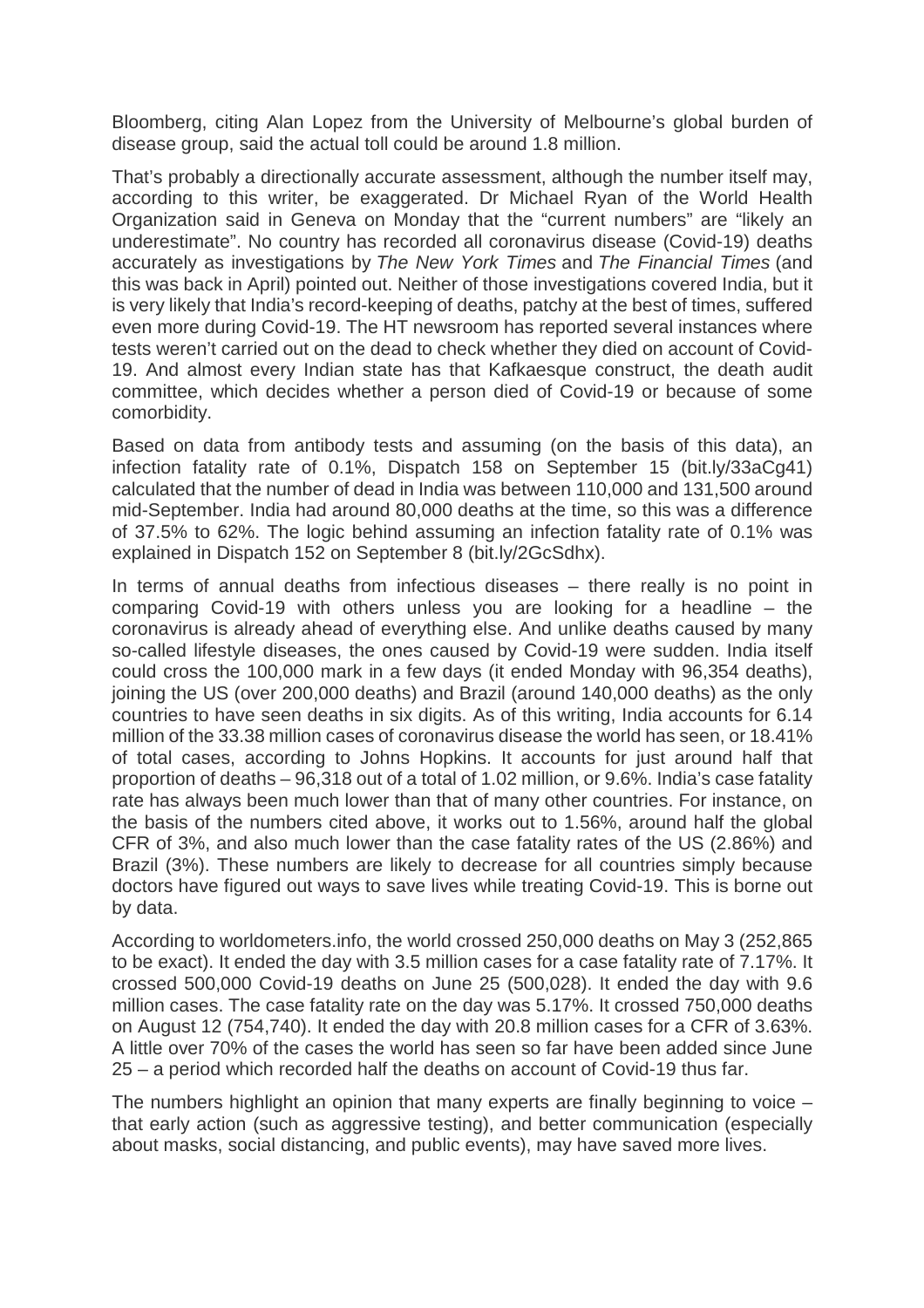#### **New Cases (The Asian Age: 2020930)**

http://onlineepaper.asianage.com/articledetailpage.aspx?id=15135565

## City records 48 Covid deaths in 24 hrs, highest since July 16

**AGE CORRESPONDENT** NEW DELHI, SEPT. 29

capital The national reported 48 Covid-19 fatalities on Tuesday, the highest in over 70 days, as the toll climbed to 5,320, while 3,227 fresh cases pushed<br>the tally to over 2.76 lakh, authorities said.

This is the highest number of deaths reported in a day since July 16, when the city recorded 58 fatalities.

On September 26, Delhi had recorded 46 deaths, 42 the next day and 37 on September 28. The fresh cases reported on Tuesday came out of the 59,102 tests conducted the previous day.

Forty-eight new fatalities have been recorded, taking the death toll to 5320, according to the latest bulletin issued by the Delhi health department.

The active cases' tally on Tuesday rose to 27,524 from 27,123 the previous day.

The death toll from Covid-19 in Delhi stood at

#### **Sisodia discharged** from Max hospital **AGE CORRESPONDENT** NEW DELHI, SEPT. 29

Deputy chief minister<br>Manish Sisodia, who was suffering from Covid-19 and dengue, was discharged from hospital on Tuesday, officials said. Mr Sisodia, 48, was shifted to a hospital in Saket on Thursday evening, considering his "falling" blood platelet count and low oxygen level. "He was tested negative today and his condition is better. He has been discharged from the hospital," said an official from the deputy chief minister's office.

5,272 on Monday. The Tuesday bulletin said the total number of cases has climbed to 2,76,325. The number of containment zones in Delhi jumped to 2505 on Tuesday from 2,465 on Monday.

The positivity rate on

Tuesday stood at 5.46 per cent while the recovery rate was over 88 per cent. the bulletin said, adding the case fatality rate stood at 1.93 per cent. The Delhi government has significantly ramped up testing in the past few days. The number of tests conducted and corresponding fresh cases reported,<br>ranged from 24198 (2312) on September 1 to 61,973  $(4071)$  on September 19.

The number of Rapid Antigen Tests conducted on Tuesday stood at 4,9526 RT-PCR. while the **CBNAAT** and True NAAT tests figures were 9576 in all adding to 59,102. according to the bulletin. The number of tests done per million, as on Tuesday was over 1.58 lakh while the total number of tests crossed the 30 lakh-mark.

Meanwhile, in a post shared on his Facebook page, Delhi health minister Satyendar Jain said over 77,000 Covid-19 patients have recovered in September, an average of 3,500 patients each day.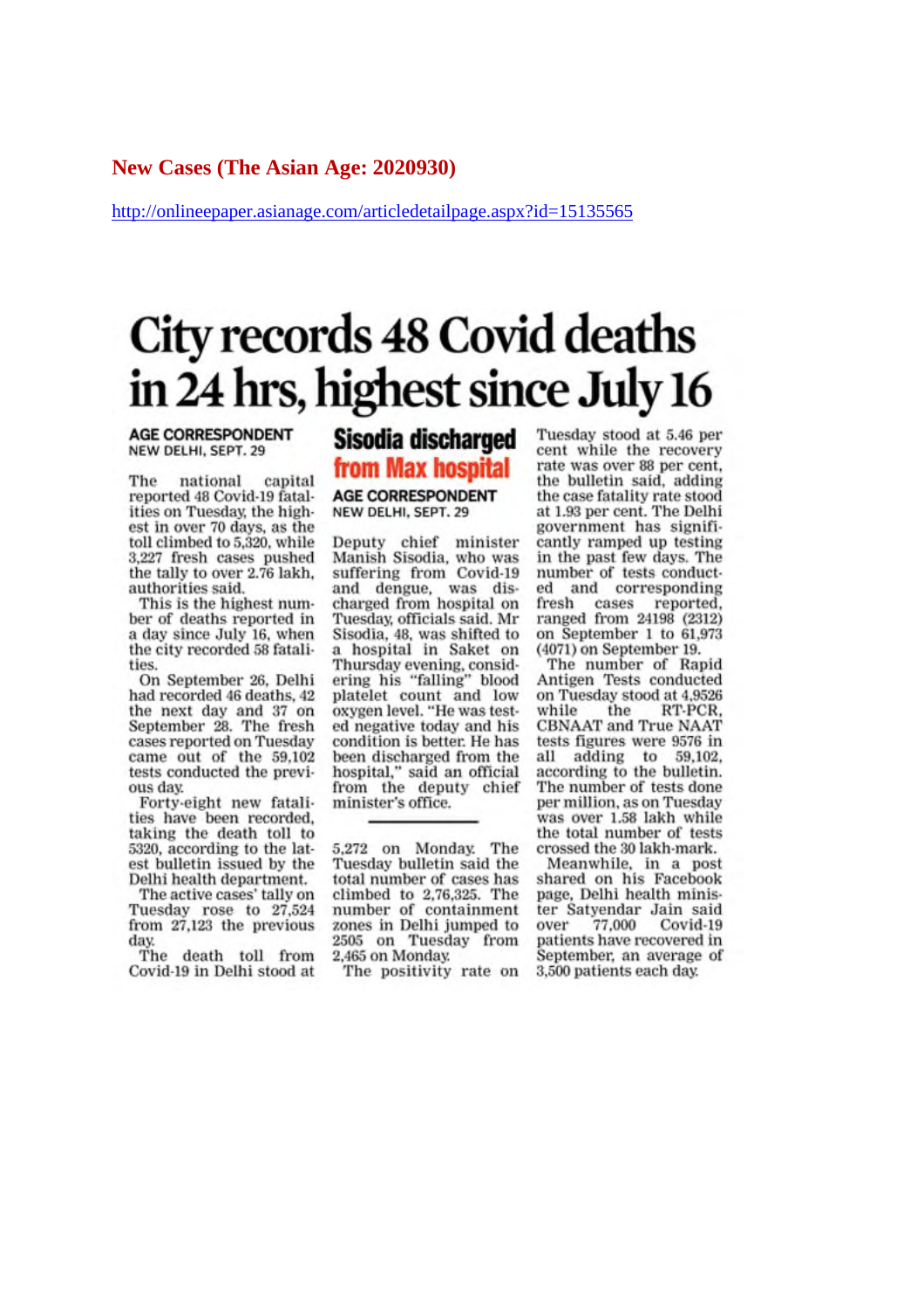#### **Oasis Fertility's**

#### **Oasis Fertility's groundbreaking initiative to beat COVID apprehensions with IVF @Home (New Kerala: 2020930)**

#### https://www.newkerala.com/news/2020/173110.htm

Hyderabad September 29 : Oasis Fertility - leaders in fertility care, announced the unveiling of a groundbreaking initiative, 'IVF @Home' to beat the COVID apprehensions and fears patients have while seeking treatment at hospitals, in these unprecedented times.

This is the first such initiative in the country, where IVF is being provided at the doorstep of the fertility care seeker.

The sections of the population impacted significantly by COVID are couples aspiring to be parents through IVF treatment. However, the pandemic compelled them to postpone the decision and continue to do so even now as the fear of COVID infection hasn't subsided and apprehensions of visiting a hospital continue.

Most couples opting for IVF treatment are those who exhausted all other options of conceiving children, in the process would have frittered away valuable years, some even crossing their prime reproductive years.

Any further delay in seeking IVF care may permanently close the window of opportunity for many, as they would get biologically older to bear healthy offspring. To address the concerns and fulfill the dreams of such aspiring parents, Oasis Fertility is launching the 'IVF @Home.'

"Infertility is a global public health issue and in India, one in six couples suffer from infertility, the chances of a woman getting pregnant actually deteriorates with every passing month hence it is believed that couples who make it to a fertility clinic immediately after trying to have a baby naturally for a year have got higher chances for conception. It's also a fact that a woman with a positive attitude has a higher chance of getting pregnant than a woman who has stress. A recent study found that women with high levels of alpha-amylase, an enzyme that correlates with stress, have a harder time getting pregnant" said Dr Durga G Rao, Medical Director and Co-Founder, Oasis Fertility.

"We realized that patients are scared to seek IVF treatments during COVID times and are under a lot of stress, therefore we came up with a very innovative, unique, and first of its kinds idea of offering all our deserving patients a solution of IVF treatment at home," she added.

Oasis Fertility has framed a comprehensive SOP for providing care through IVF Care @home, from the insights gained over a decade in treating patients. As per the SOP, treatment will be provided at the patient's home through contactless patient engagement, the visits to the clinic are restricted now.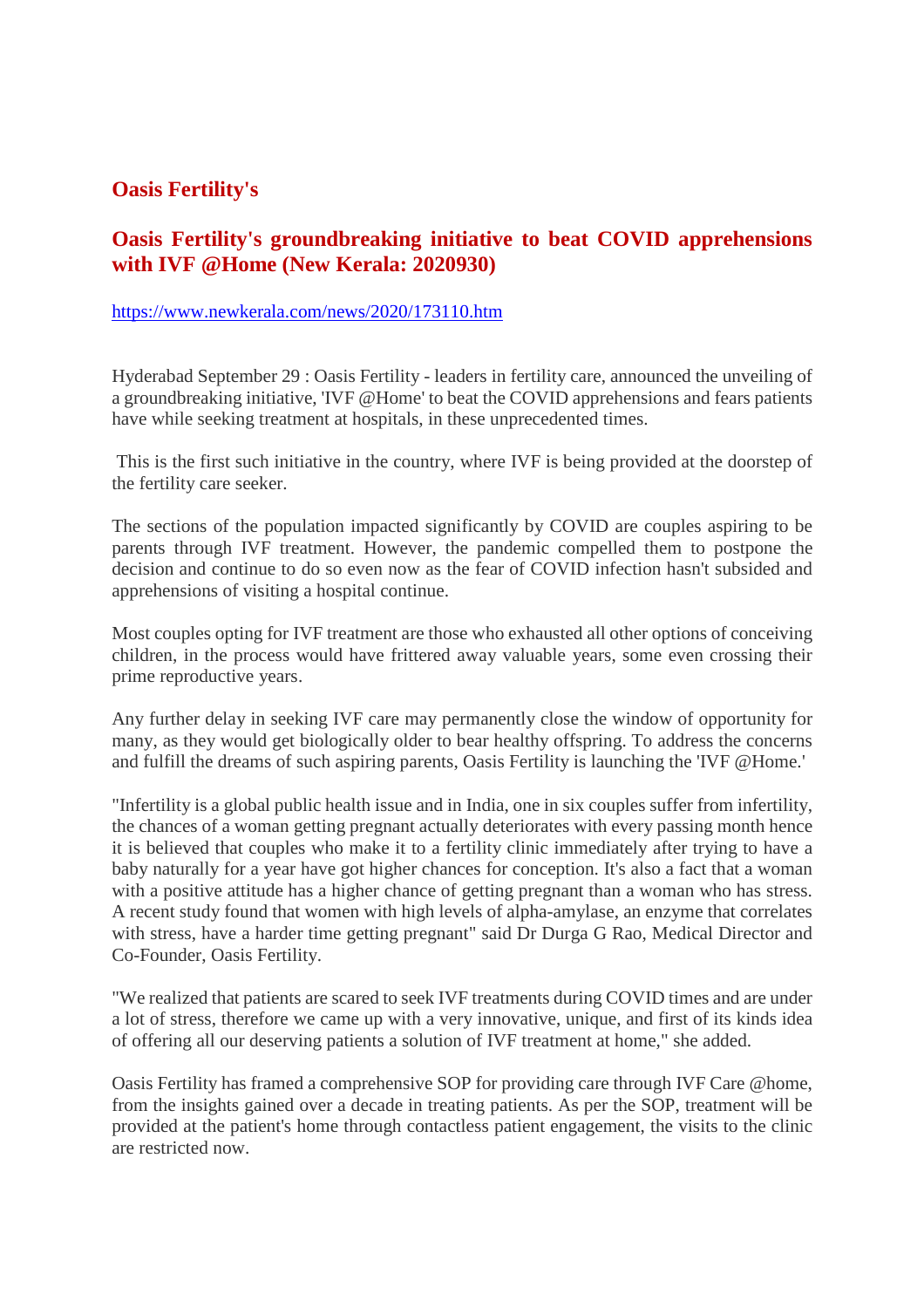A dedicated Nursing Manager will render customized, flexible White Gloves Medical Support and ensure periodic Virtual Doctor Consultations. The nurse assigned to each patient is trained to carry out treatment protocols at the patient's home.

IVF journey during the pre COVID period involved about 14 to 16 visits by the patient to the clinic, prior to embryo transfer to the women. The visits to Clinic through IVF @Home, are now curtailed to four including for Ultrasound scans, while the rest of the treatment is rendered at home.

"This is definitely a forward-thinking initiative to reach out to the patients in the current unprecedented circumstances and fulfill their dreams of parenthood in the secure confines of their homes. The protocols are framed scrupulously to be breach-proof as we take IVF treatment out of the clinic to the patient's doorstep," said Dr Sandeep, Clinical Head, Oasis Fertility.

"Oasis Fertility has been at the forefront of innovation and clinical excellence, during COVID times we have created some robust SOP's to treat our patients as the safety of the patients is our highest concern. We are launching this very unique initiative of IVF @Home, to enable patients to avail of the opportunity of fertility treatment from the comfort of their homes. A dedicated Nursing manager will be allocated who keeps monitoring the treatment remotely with virtual consultations with our doctors and a nurse would be deployed at patients home to monitor, give injections and get the investigations done from the comfort of the patients home, we also would be extending white gloves medical support to the patients at home," said Kiran Gadela, Co-Founder and Managing Director, Oasis Fertility.

"We are very excited to launch IVF Care @Home which can bring smiles to thousands of childless couples who have always desired to have a child, but due to COVID scare are not venturing out. With this, the stimulation, monitoring, injections all part of IVF Care will be done at home, the only occasions when the patient has to visit the Clinic are for the egg pick up and its transfer," said Dr Krishna, Scientific Head and Chief Embryologist, Oasis Fertility.

This story is provided by BusinessWire India. ANI will not be responsible in any way for the content of this article.

#### **Eating dairy products**

#### **Eating dairy products may cut bowel cancer risk: Study (New Kerala: 2020930)**

https://www.newkerala.com/news/2020/173081.htm

Eating dairy products may reduce bowel cancer risk, but there's no evidence that garlic or onions, fish, tea or coffee protect against the disease, say researchers.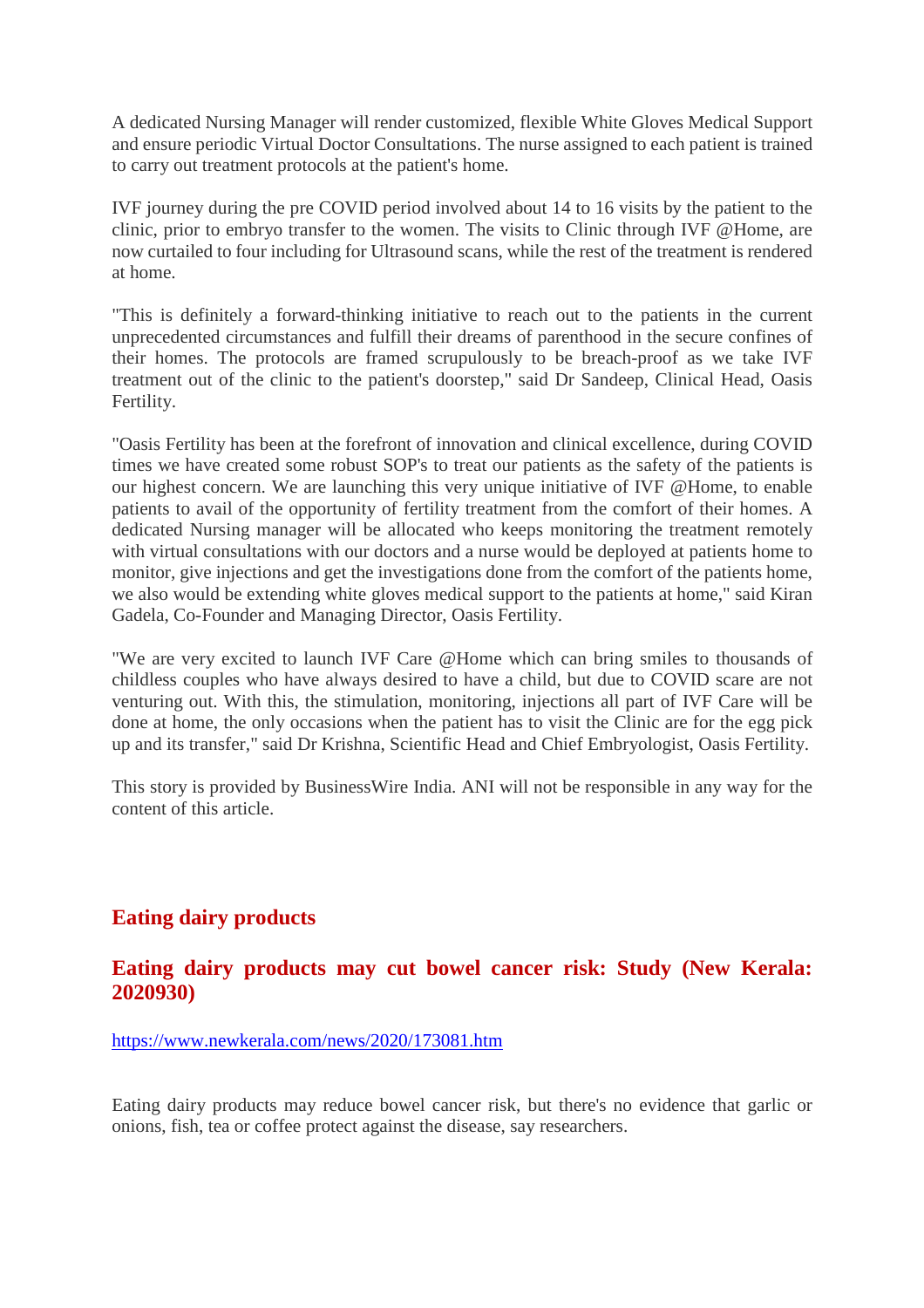For the findings, published in the journal Gut, the research team McGill University in Canada, trawled relevant published systematic reviews and meta-analyses of clinical trials and observational studies assessing the impact of dietary and medicinal factors on bowel cancer risk.

The medicinal factors included aspirin, non-steroidal anti-inflammatory drugs (NSAIDs), such as paracetamol and statins.

The dietary factors included vitamins or supplements (magnesium, calcium, folic acid, vitamin A, B, C, E, D, ß-carotene and coffee, tea, fish and omega 3 fatty acids, dairy products, fibre, fruit and vegetables, meat and alcohol

The results showed that aspirin is likely protective against bowel cancer, lowering the risk by between 14 per cent and 29 per cent at doses as low as 75 mg/day, with a dose-response effect reported up to 325 mg/day.

NSAID use for up to 5 years was associated with a significant (26 per cent to 43 per cent) fall in the incidence of bowel cancer.

Magnesium intake of at least 255 mg/day was associated with a 23 per cent lower risk compared with the lowest intake, and high intake of folic acid was associated with a 12-15 per cent per cent lower risk.

Similarly, eating dairy products was associated with 13 per cent to 19 per cent lower risk of the disease

Fibre intake was associated with a 22 per cent-43 per cent lower risk, while fruit/vegetable intake was associated with up to a 52 per cent lower risk.

"But there was no evidence that vitamins E, C, or multivitamins were protective. Similarly, there was no evidence that ß-carotene or selenium helped stave off the disease," the study authors wrote.

Similarly, although meta-analyses of observational studies suggest that statins may lower cancer risk, no positive effect was noted in meta-analyses of clinical trial data.

Most of the available meta-analyses of observational studies reported an increased risk of between 12 per cent and 21 per cent for meat, particularly red and processed meat.

Alcohol was associated with a significantly increased risk. The higher the intake, the greater the risk.

The researchers caution that the level of evidence is low or very low in most cases, mainly due to wide differences in study design, endpoints, numbers of participants, etc.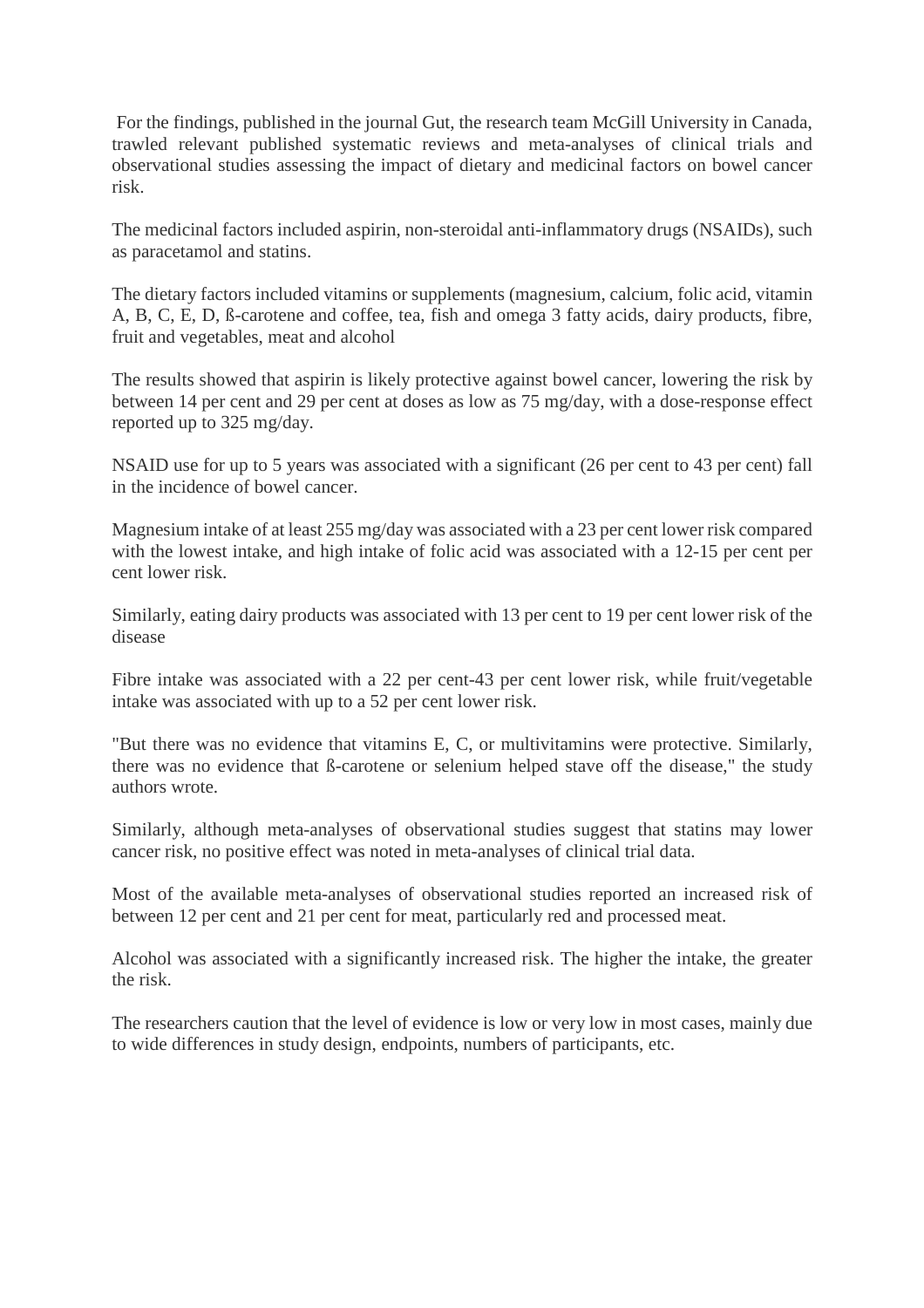#### **Acid reflux medicines**

#### **Acid reflux medicines may raise diabetes risk: Study (New Kerala: 2020930)**

https://www.newkerala.com/news/2020/173033.htm

: Researchers have found that regular use of acid reflux drugs, known as proton pump inhibitors (PPIs), is linked to a heightened risk of developing type 2 diabetes.

And the longer these drugs are taken, the greater the risk seems to be, the findings, published in the journal Gut show, prompting the researchers to advise that people taking these drugs for two or more years should have regular blood glucose check-ups to screen for diabetes.

PPIs are used to treat acid reflux, peptic ulcers, and indigestion.

They are among the top 10 most commonly used drugs worldwide.

"Long-term use has been linked to an increased risk of bone fractures, chronic kidney disease, gut infections and stomach cancer," said study authors from the Seventh Affiliated Hospital in China.

In 2014, the global prevalence of type 2 diabetes was 8.5 per cent, and the researchers wanted to find out if the widespread use of PPIs and the high prevalence of diabetes might be linked.

They drew on information supplied by 204, 689 participants (176,050 women and 28,639 men) aged 25 to 75.

According to the researchers, participants were also asked whether they had used PPIs regularly in the preceding 2 years regular use was defined as 2 or more times a week.

During the average tracking period of around 9 to 12 years across all three groups, 10,105 participants were diagnosed with type 2 diabetes.

After taking account of potentially influential factors, including high blood pressure, high cholesterol, physical inactivity and use of other medication, those who regularly used PPIs were 24 per cent more likely to develop type 2 diabetes than those who didn't.

And the longer these drugs were taken, the greater was the risk of developing diabetes use for up to 2 years was associated with a five per cent increased risk; use for more than 2 years was associated with a 26 per cent increased risk.

Further analysis showed that diabetes risk among PPI users wasn't affected by sex, age, family history of diabetes, smoking, alcohol intake, diet, physical activity, high cholesterol or regular use of anti-inflammatory drugs.

But it was higher among participants who weren't overweight or who had normal blood pressure.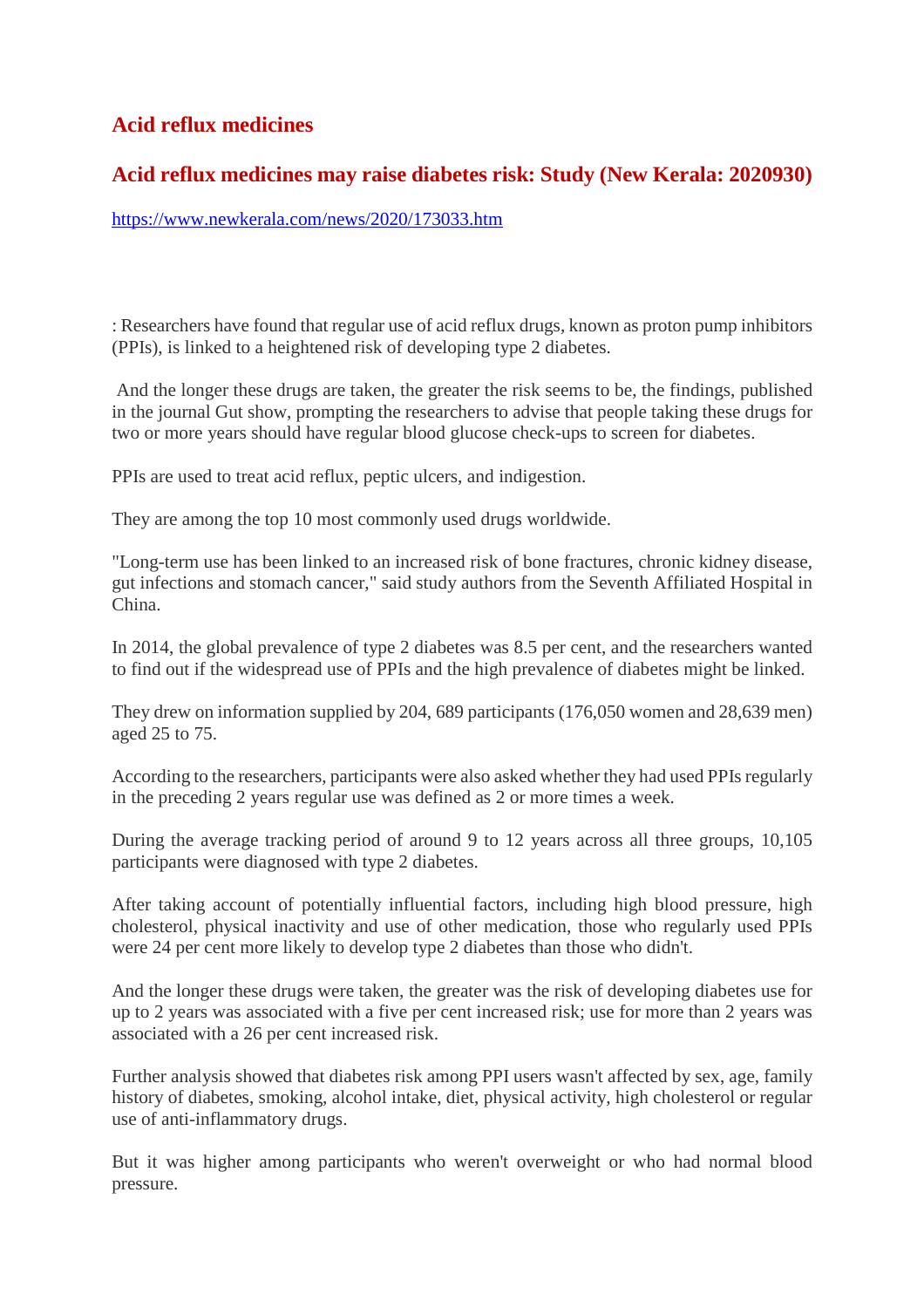For comparison, the researchers also looked at the potential impact of H2 blockers, another type of drug used to curb excess stomach acid production.

Regular use of these drugs was associated with a 14 per cent increased risk. Similarly, longerterm use was associated with a higher risk while longer time since stopping was associated with a lower risk, the study noted.

#### **Covid-19**

#### **Covid-19 may deteriorate men's testosterone levels: Study (New Kerala: 2020930)**

In a major study on patients hospitalised due to Covid-19, the researchers found that the disease might deteriorate men's testosterone levels.

The findings, published in the journal The Aging Male, revealed that, as men's testosterone level at baseline decreases, the probability for them to be in the intensive care unit (ICU) significantly increases.

While it has already been reported that low testosterone levels could be a cause for poor prognosis following a positive SARS-CoV-2 test, this is the first study to show that Covid-19 itself depletes testosterone.

"Testosterone is associated with the immune system of respiratory organs, and low levels of testosterone might increase the risk of respiratory infections," said study author Selahittin Cayan from the University of Mersin in Turkey,

"Low testosterone is also associated with infection-related hospitalisation and all-cause mortality in male in ICU patients, so testosterone treatment may also have benefits beyond improving outcomes for Covid-19," Cayan added.

The research team looked at a total of 438 patients. This included 232 males, each with laboratory-confirmed SARS-CoV-2. All data were prospectively collected.

A detailed clinical history, complete physical examination, laboratory and radiological imaging studies were performed in every patient. All data of the patients were checked and reviewed by the two physicians.

The cohort study was divided into three groups asymptomatic patients (46), symptomatic patients who were hospitalized in the internal medicine unit (IMU) (29), and patients who were hospitalized in the intensive care unit (ICU) (46).

In this study, the mean total testosterone decreased, as the severity of the Covid-19 increased.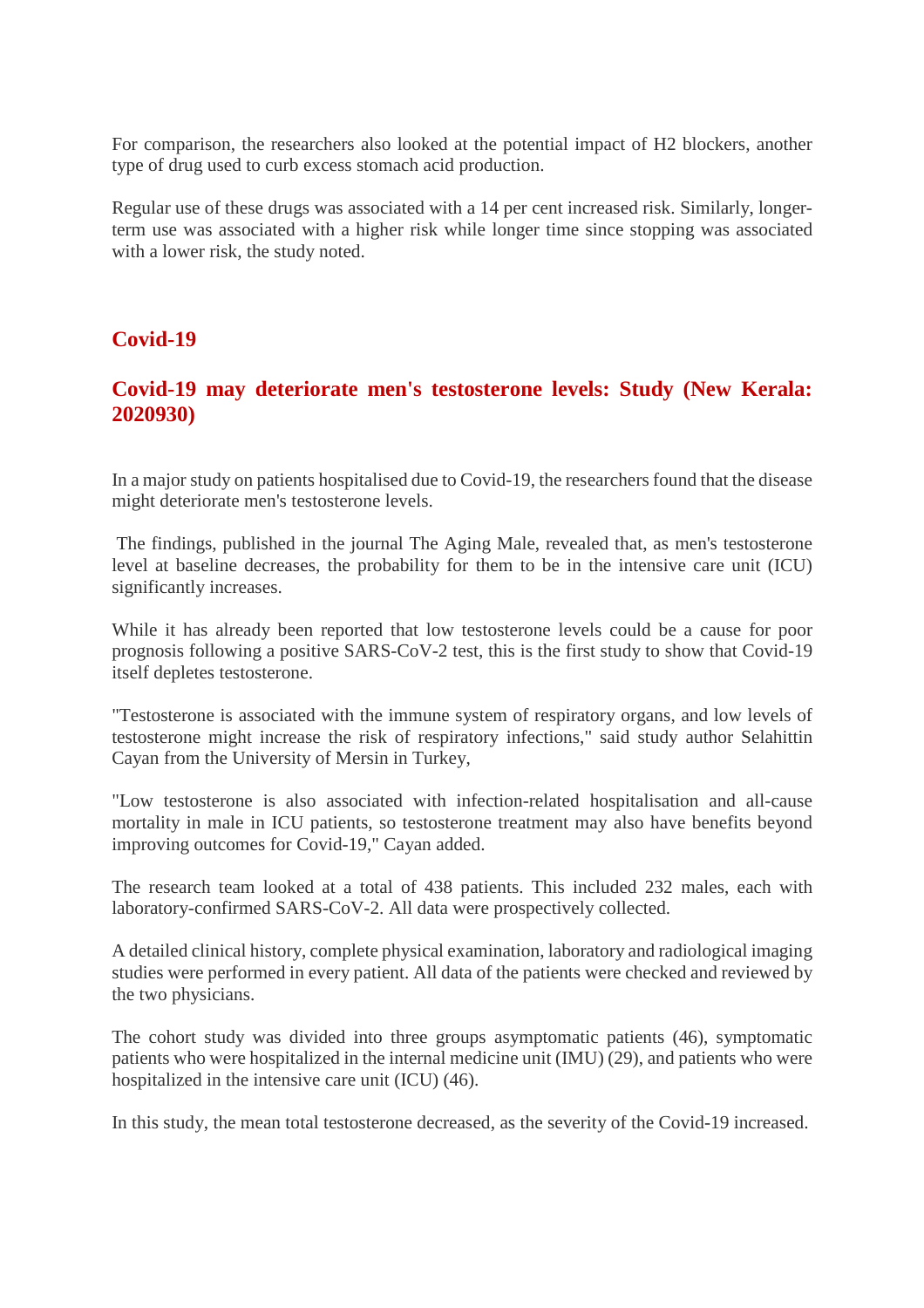The mean total testosterone level was significantly lower in the ICU group than in the asymptomatic group.

In addition, the mean total testosterone level was significantly lower in the ICU group than in the Intermediate Care Unit group.

The mean serum follicle-stimulating hormone level was significantly higher in the ICU group than in the asymptomatic group.

"We found Hypogonadism - a condition in which the body doesn't produce enough testosterone in -- (51.1 per cent) -- of the male patients," Cayan said

"The patients who died had significantly lower mean total testosterone than the patients who were alive. However, even 65.2 per cent of the 46 male patients who were asymptomatic had a loss of libido," Cayan added.

The authors state future studies should look at the concentration levels of ACE2 (Angiotensinconverting enzyme 2) -- an enzyme attached to the cell membranes of cells located in the intestines -- in relationship with the total testosterone levels.

#### **Post-pregnancy**

#### **How to manage stretch marks during and post-pregnancy (New Kerala: 2020930)**

https://www.newkerala.com/news/2020/172969.htm

How to manage stretch marks during and post-pregnancy

Stretch marks are a common annoyance during and post-pregnancy and the easiest and most convenient way of reducing these marks is by following a pregnancy skincare regimen, health experts have said.

Stretch marks often appear on the belly, thighs, breasts, and hips, during their second trimester as during pregnancy the skin undergoes several changes.

Along with the appearance of stretch marks, the skin tends to sag and become dry and itchy due to lack of moisture.

However, the best part is that with early intervention, these skin changes may fade or disappear after childbirth.

"Skin tends to change during pregnancy, which means regular skincare routine probably won't be very effective. Hence, understand the nourishment that skin requires during this phase and choose a regimen accordingly," said Dr Prathibha Babshet, Ayurveda expert, Riamp;D, The Himalaya Drug Company.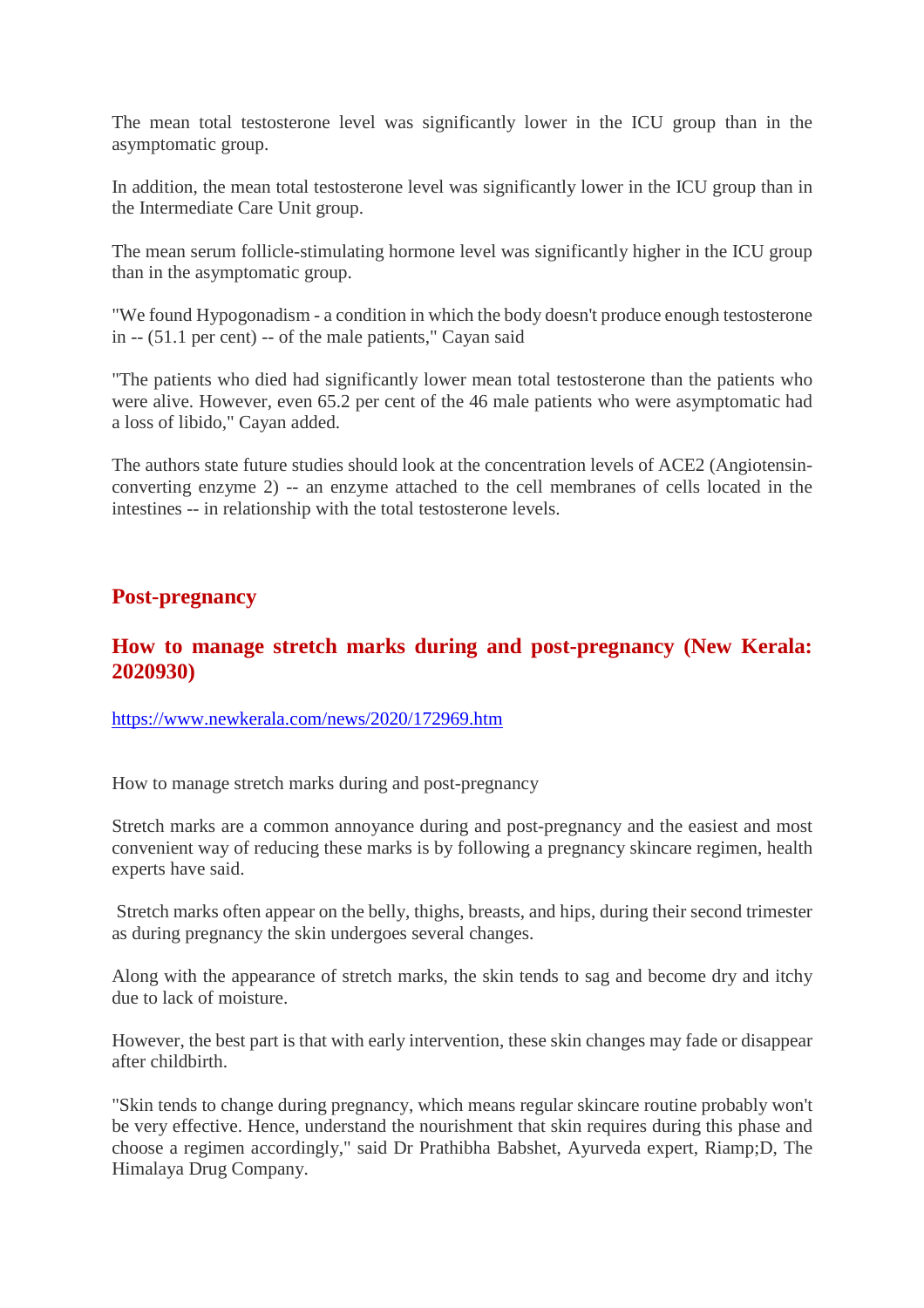For pregnant mothers, Babshet shared an essential two-step skincare routine for stretch marks during and post-pregnancy.

First, massage gently before bedtime A massage is the most effective way to reduce stretch marks. Indulging in a light massage every night before bed helps in building skin elasticity while increasing blood flow.

"The increase in blood flow also results in a lightening of the marks. New moms can include this as part of their bedtime routine with an oil specially formulated for stretch marks; preferably olive, wheat germ, almond, and sesame," she said.

Then, moisturise after a shower. When the moisture level in the skin is maintained, it not only results in soft and supple skin but also helps reduce itchiness and the appearance of stretch marks, according to the expert.

Babshet also added that opting for a cream with a herb-oil-butter complex helps provide deeper moisturisation, especially when used after a shower.

"A blend of almond oil, wheat germ oil, olive oil, mango butter, kokum butter, and shea butter, and herbs like centella, pomegranate, and licorice helps firm up sagging skin and reduces the appearance of stretch marks naturally," she said.

The experts also stressed that, apart from a good skin care regimen, it is equally important to take care of your health and body.

"It is advisable to eat a healthy diet and exercise regularly. Drinking enough water also helps keep the skin hydrated. Avoid eating junk food and eliminate caffeine from your diet," Babshet noted.

#### **Covid phobia disrupts**

#### **Covid phobia disrupts medical checkup of heart patients: Experts (New Kerala: 2020930)**

https://www.newkerala.com/news/2020/172924.htm

On World Heart Day, several public health experts raised concern over the dual challenges being faced by patients with cardiovascular disease amid the raging Covid-19 pandemic.

Heart patients are more prone to develope serious complications and not seeking treatment or lack of immediate attention due to fear of catching the virus could spell doom for them.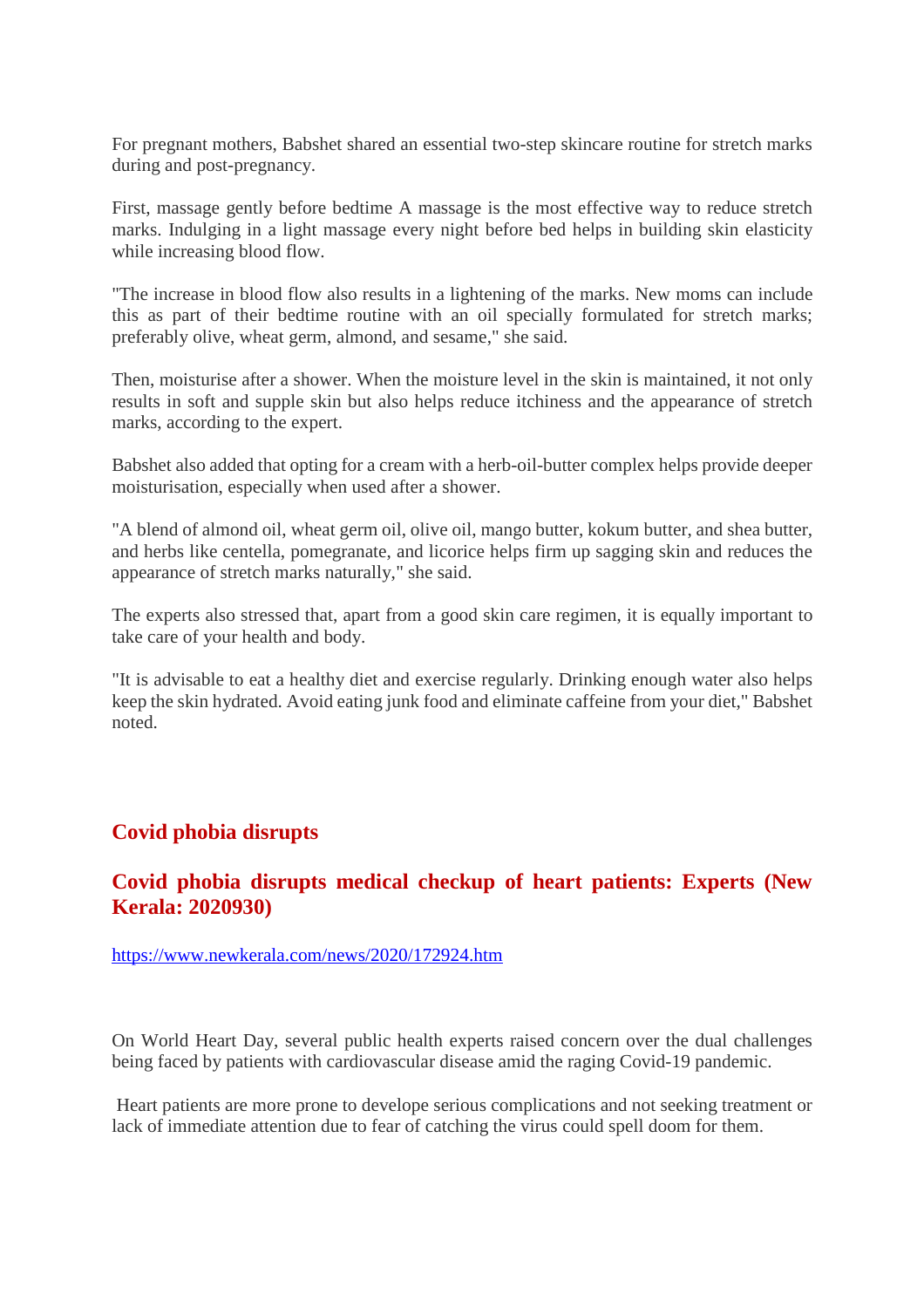According to (Colonel) Monik Mehta, Chief of Cardiology at Gurugram's Columbia Asia Hospital, the fear of getting infected by the Coronavirus is keeping heart patients indoors and disrupting their scheduled check-ups at a time when ischemic heart disease has emerged as the biggest cause of death among Indians.

"This may push the mortality caused by cardiovascular disease further up," he added.

There is a grave interlink between comorbidities and coronavirus infection. Patients with coronary heart disease, hypertension, diabetes, chronic obstructive lung, carcinoma, chronic kidney disease have higher chance of succumbing to the disease.

Cardiovascular diseases have become the leading cause of mortality in India. On average, over 170 lakh people die from heart-related illnesses every year. This is more than the number that dies from HIV, malaria, and cancer.

Delhi-based doctor Kamal Narayan, CEO of IHW Council, echoed similar claims that heart care has become most important during the Covid times as having a heart disease can make the infection more severe in the person. "Moreover, Covid-19 virus can cause significant damage to the heart, as we have seen cases in India and other countries as well."

Sanjeev Gupta, Senior Cardiologist at Ujala Cygnus Group of Hospitals said that during the ongoing pandemic, there has been a rise in the complication of heart ailments, which is because of the fact that many patients have not consumed their prescribed heart medication and as a result heart problems worsened, and we observed an increase in the number of cases.

"Therefore, the best way to prevent heart attack is to adopt a healthy lifestyle, including daily aerobic physical activity of 45 minutes, plenty of fresh fruits and vegetables and avoiding smoking. It's a myth that anxiety and depression can lead to heart attack, but they do facilitate heart disease," Gupta added.

About 25 to 30 per cent mortality in our country is attributable to heart attacks, brain strokes and heart failure. The Global Burden of disease in India is estimated at an age-standardized death rate of 272 per 100,000 population. It is higher than the global average of 235 per 100,000 populations. The other peculiarities in our country are a younger age at presentation, an accelerated course of disease and high mortality.

P.R. Sodani, Pro-President at Indian Institute of Health Management Research said that the heart diseases in India have increased exponentially and according to the India State-Level Disease Burden Initiative report, ischemic heart disease became the leading individual cause of death in the country in 2016 and one of the top diseases to have considerable disease burden as well.

"This can have a serious impact on the economy of the country as well, for a UN report projects that the increasing number of people developing heart diseases can cost India \$6.2 trillion by 2030. Given that India aims to become a 5-trillion-dollar economy by 2024, such a cost can substantially damage the prospects. It is for the sake of our economy that we need to take care of our people," said Sodani.

D.K. Jhamb, Director and HOD Cardiology at Gurugram's Paras Hospitals said that the pandemic has made people cautious about their health. "We should ensure that our heart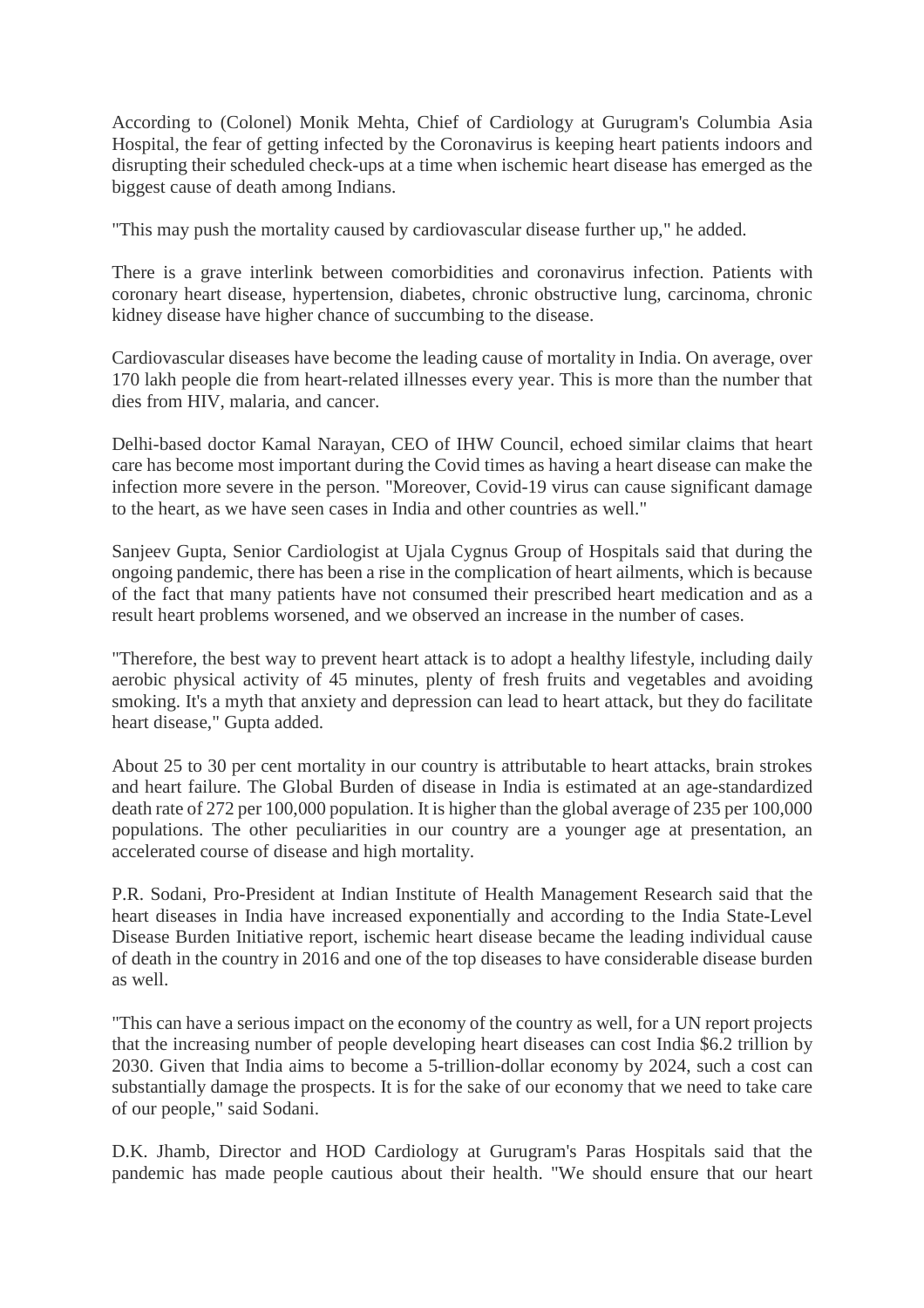remains healthy in such unprecedented times. One should make sure that they are exercising well while being indoors as gyms are still closed. You can go to safe areas outside like nearby parks when there is relatively less rush so that you can exercise enough to prevent rise in blood pressure, sugar, cholesterol and body weight."

World Heart Day is aimed at drawing people's attention towards heart illness and the range of associated health issues.

#### **Heart disease**

#### **Are men at a greater risk of heart disease than women? (New Kerala: 2020930)**

https://www.newkerala.com/news/2020/172881.htm

Over the years, multiple researches have concluded that heart disease impacts men and women differently. It has been noted that in the younger age groups, men are at a far higher risk of heart disease than women; on an average, while the disease strikes men at 65 years of age, women may experience it when they are closer to 72 years.

In recent years, scientists and clinicians have poured over immense amount of data to understand this phenomenon better; as more and more data is being made available, it is observed that predisposing factors have evolved over time and increasing number of women are known to be at a higher risk of Cardio-Vascular diseases as early as in their 40s!

While it has not been certainly established why middle-aged men suffer more heart attacks than women in the same age group, shared risk factors between the two genders includes high blood pressure, high blood sugar levels, high cholesterol levels, adoption of sedentary lifestyle, smoking, obesity, and stress, says Dr Satish Jawli, Consultant, Cardio-Thoracic Surgery, Fortis Hospital, Mulund and Kalyan.

"As for women, gender specific diseases like Polycystic Ovary Disease (PCOD), Endometriosis, coupled with pregnancy triggered Diabetes and high blood pressure increases the risk of Heart disease. According to Cleveland Clinic, Endometriosis has been found to raise the risk of developing CAD by 400 percent in women under 40 years of age," he points out.

Reports also state that the symptoms of heart attack could be different in both genders; women can develop symptoms that are subtler and harder to detect -- making it easier to be missed out or ignored. "Symptoms, such as chest pains, which are considered to be classical, apply to both sexes; however, women are much more likely to experience less common symptoms such nonobvious chest discomfort, shortness of breath, indigestion, back pain, etc."

Another big factor that could lead to missing out on spotting the symptoms early is the common understanding that risk of heart disease only ups after menopause; this is untrue and women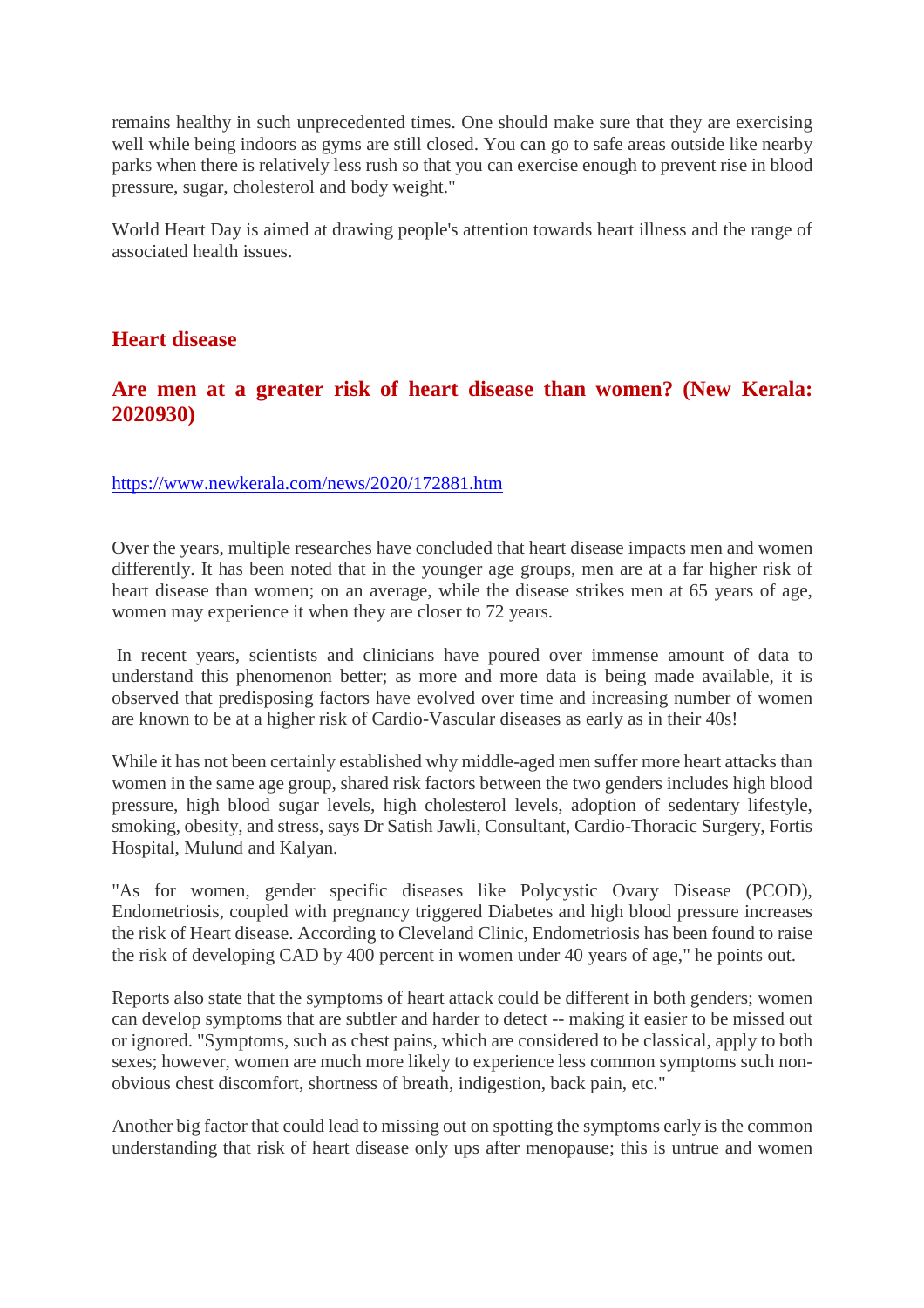must be encouraged to undergo heart-checks every year after the age of 35 years, says the expert.

He says what is of prime importance is to protect oneself, undergo regular health-checks iamp; highlight any unusual symptoms to your doctor, especially if you are at an early risk.

It's never too late to lower your risk of suffering cardiac disease; Dr Jawli lists down a few things you could consider in conjunction with your physician

Maintain within range weight, blood pressure, and blood sugar levels.

Enroll the help of your doctor and a friend to help you lose weight by adopting medically certified methods; if you are obese or overweight -- weight management will play a big role.

Exercise on daily basis, a brisk walk for 30 minutes each day is a must.

Quit smoking and alcohol consumption.

Fruits, vegetables, whole grains and fish are a must in your diet; avoid consumption of animal products and processed food.

Adopt or pursue a hobby that will keep your stress levels low.

Enroll for Yoga, Aerobics, meditation, or any other class that will help you stay motivated while being on the right path towards health; these will also help you cope with stress.

With the Covid-19 pandemic, heart health of both genders is at stake, and those with cardiac diseases have noted to have had a prolonged and more stressful recovery. So it is even more imperative now to care for oneself and our families, don't delay, start now -- speak to your doctor about managing your heart health.

#### **Antacid monotherapy**

#### **Antacid monotherapy more effective in relieving epigastric pain than in combination with lidocain New Kerala: 2020930)**

https://www.newkerala.com/news/2020/172853.htm

Antacid monotherapy is more effective in relieving epigastric pain than in combination with lidocaine, suggests a new study.

The study will be published in the September 2020 issue of Academic Emergency Medicine (AEM), a journal of the Society for Academic Emergency Medicine (SAEM).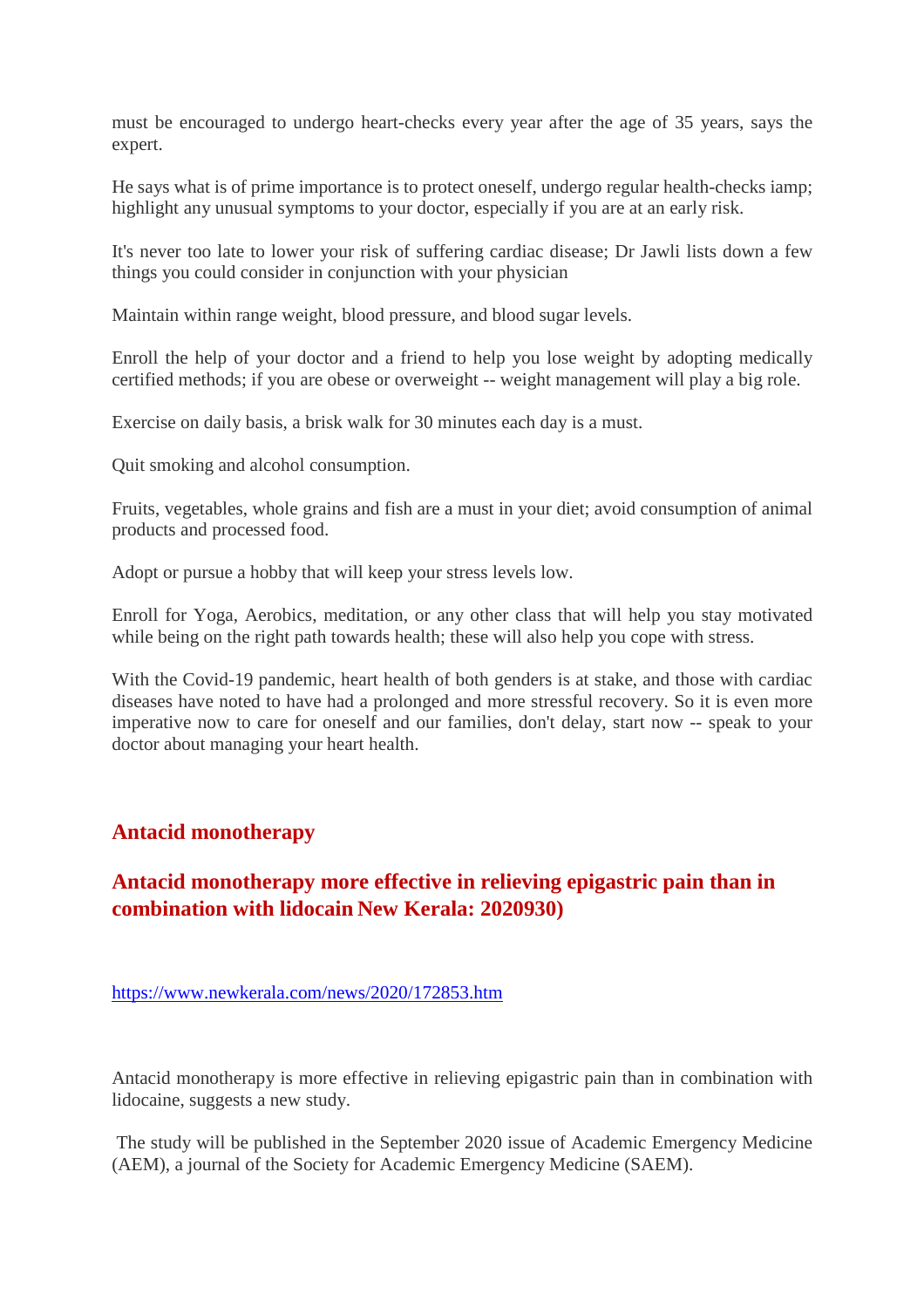The lead author of the single-center study is Dr. Jaimee Warren, a first-year physician at the Royal Melbourne Hospital, Parkville, Victoria, Australia. The findings of the study are discussed with the author in a recent AEM podcast.

The double-blind, randomized clinical trial compared three different solutions for the treatment of adults with epigastric pain or dyspepsia presenting to the emergency department (ED) antacid monotherapy, antacid/lidocaine 2 percent solution, and antacid/lidocaine 2 percent viscous gel.

Warren, et al. concluded that all three treatments worked and there was no statistical difference in pain relief among the groups at 30 and 60 minutes; however, antacid monotherapy was found to be the most palatable solution, with statistically significant differences in taste, bitterness, and overall acceptability, and there were fewer side effects.

In conclusion, the study authors recommend using antiacid monotherapy in place of lidocaine/antacid combination therapy for the management of dyspepsia and epigastric pain for patients in the ED.

"This study nicely demonstrates that 'more' is not always synonymous with 'better' when it comes to treating pain. Antacid alone appears to be equally efficacious to antacid-lidocaine combinations, without any of the unpleasant side effects that may discourage its use," said Robert Ehrman, MD, MS, research faculty in the department of emergency medicine at Wayne State School of Medicine in Detroit, MI.

"This is important information to provide to patients as antacids are available over-the-counter, thereby allowing patients to manage their symptoms without a visit to the emergency department," added Ehrman.

#### **Coronainfection (Hindustan: 2020930)**

https://epaper.livehindustan.com/imageview\_346404\_85126168\_4\_1\_30-09- 2020 4 i 1 sf.html